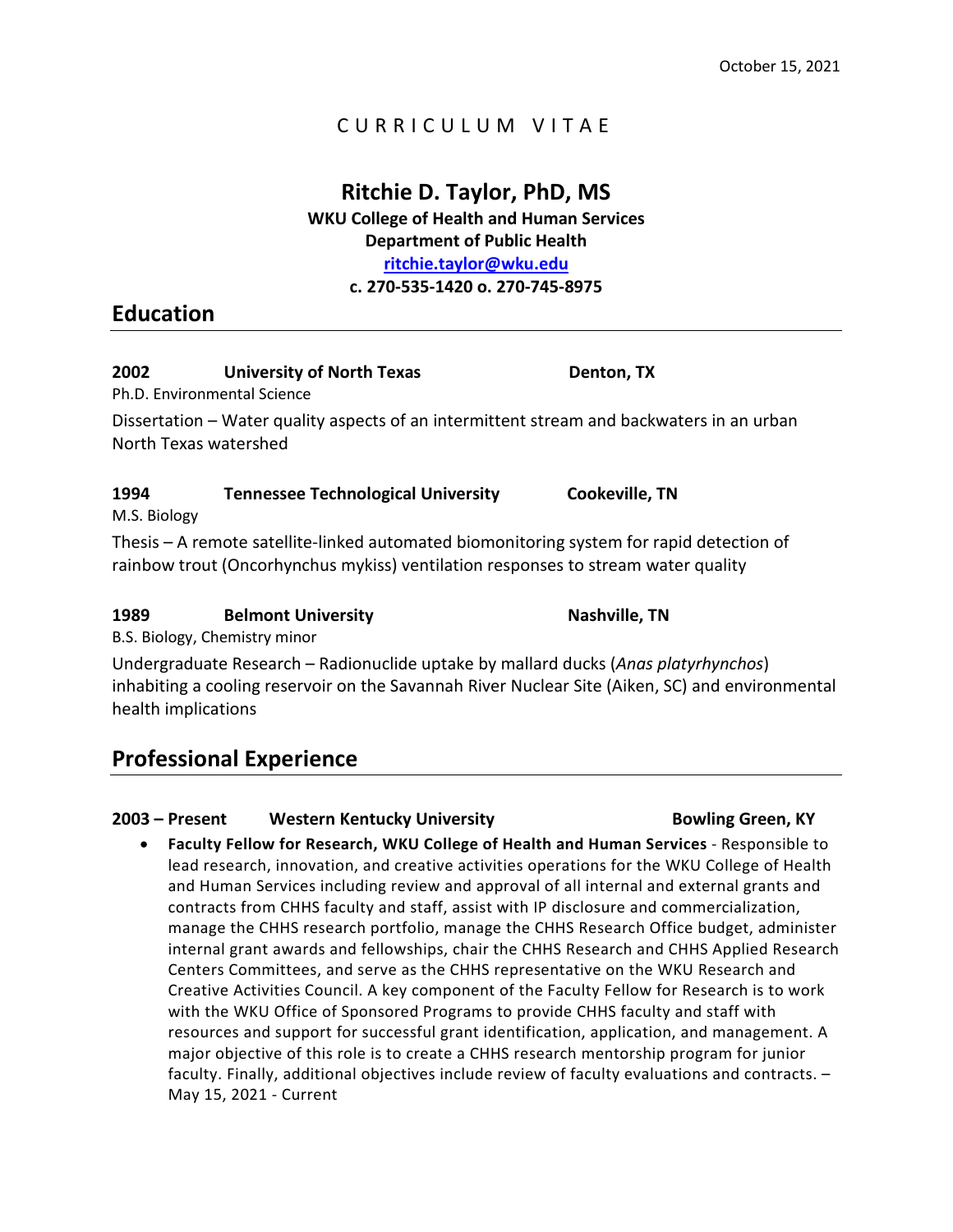- Full Professor of Environmental Science WKU Department of Public Health Attained Rank July 1, 2019
- Director, Graduate Environmental and Occupational Health Science Programs M.S. in Environmental and Occupational Health Science, Online M.S. in Environmental and Occupational Health Science, Graduate Certificate in Environmental Health and Safety - July 1, 2020 – May 14, 2021
- Director, Environmental and Occupational Health Science Programs M.S. in Environmental and Occupational Health Science, Online M.S. in Environmental and Occupational Health Science, Graduate Certificate in Environmental Health and Safety, B.S. in Environmental and Occupational Health Science, Certificate in Occupational Safety and Health - July 1, 2015 – June 30, 2020
- Director, Center for Environmental and Workplace Health August 15, 2017 May 14, 2021
- Acting Department Head, WKU Department of Public Health, June July 2018 and 2019, December 2019-January 2020
- Associate Professor of Environmental Science WKU Department of Public Health Attained Rank August 16, 2009
- Director B.S. in Environmental and Occupational Health Science Program 2004-2012, 2014-June 30, 2015
- Director CHHS Impact Belize: International Service-Learning Program 2006-2011
- Assistant Professor of Environmental Science July 1, 2003
- Member of WKU Graduate Faculty 2003 Current

#### • **Academic Programs Developed and Implemented**

- o JUMP 5-year program for B.S. in EOHS to M.S. in EOHS
- o Online Environmental and Occupational Health Science, M.S. Western Kentucky University, Department of Public Health, College of Health and Human Services – July 2019
- o Environmental and Occupational Health Science, M.S. Western Kentucky University, Department of Public Health, College of Health and Human Services – Accreditation Received July 2019. Environmental Health Science and Protection Accreditation Council. Accredited through July 2025.
- o Environmental and Occupational Health Science, M.S. Western Kentucky University, Department of Public Health, College of Health and Human Services – Approved by Kentucky Council on Postsecondary Education, November 2014, Revised in FY 2017
- o Environmental and Occupational Health Science, B.S. Western Kentucky University, Department of Public Health, College of Health and Human Services – 2004, Revised in FY 2017
- o Undergraduate Certificate in Occupational Safety and Health Western Kentucky University, Department of Public Health, College of Health and Human Services – FY 2009
- o Graduate Certificate in Environmental Health and Safety Western Kentucky University, Department of Public Health, College of Health and Human Services – 2009, Revised FY 2017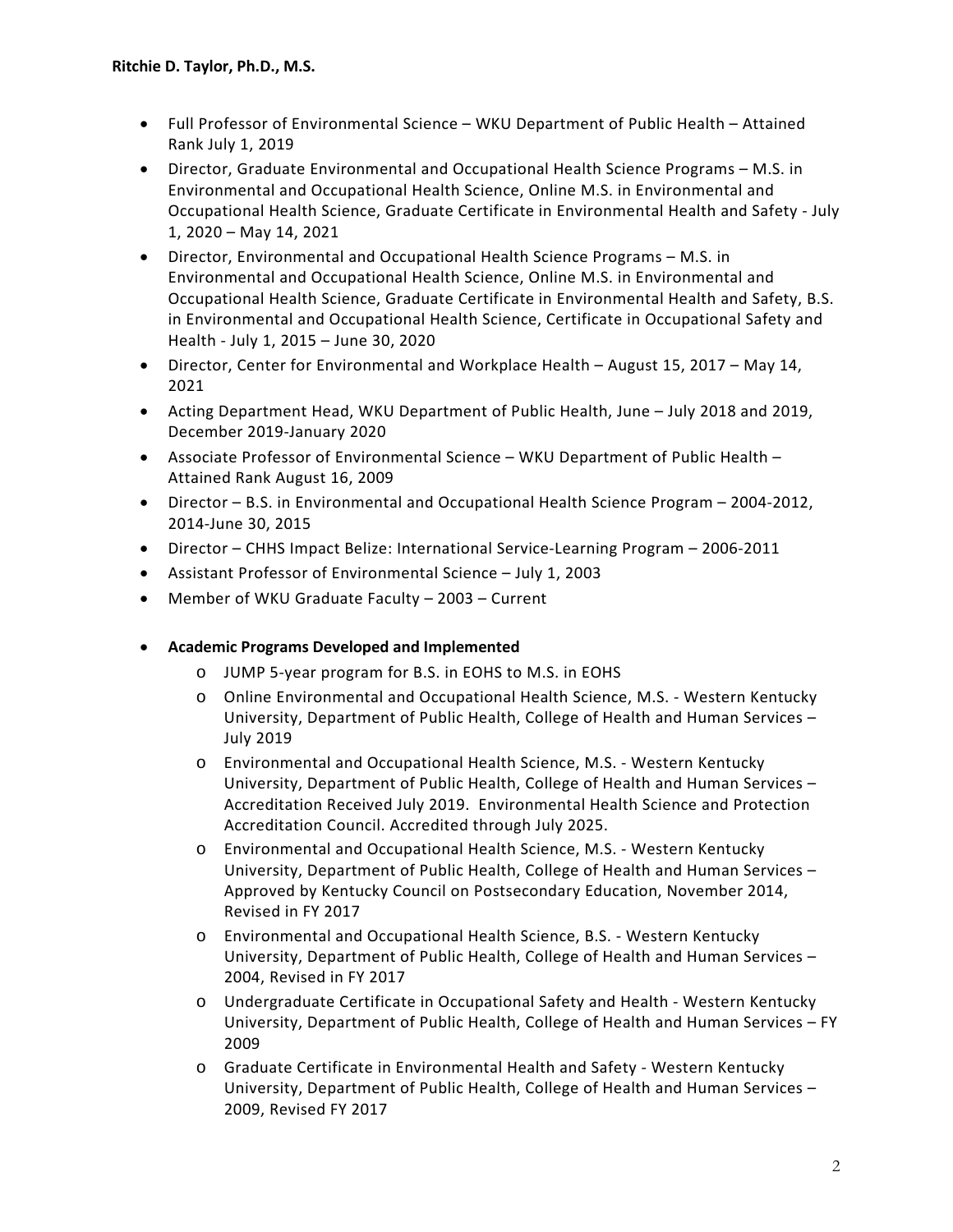- Current Research and Professional Service
	- o PI Centers for Disease Control and Prevention (CDC), The National Institute for Occupational Safety and Health (NIOSH), Training Project Grant WKU EOHS Programs, Funded through June 30, 2022
	- o PI Hazardous Material Commodity Flow Studies in Kentucky, Kentucky Emergency Management and U.S. Department of Transportation, Funded through September 30, 2022
	- o PI Water Quality Assessments to Meet Stormwater Compliance City of Greenbrier, TN, Funded through December 15, 2021.
	- o PI Water Quality Assessments to Meet Stormwater Compliance City of Goodlettsville, TN, Proposal in progress for funded through May 31, 2022
	- o PI Assessment of Volunteer and Career Firefighters Exposures to Occupational Hazards in Northwestern Kentucky – Green River Firefighters Association, Firefighter Health Workgroup, Long-term research agenda
	- o Co-I Assessment of Firefighter Exposures during the COVID-19 Pandemic, National Institutes of Health, National Institute of Environmental Health Sciences, University of Louisville, funded through June 30, 2022
	- o Co-I Workplace Violence among black workers ages 18-24 in Southcentral Kentucky, National Institute of Occupational Health and Safety, Education and Research Center, University of Cincinnati, funded through June 30, 2022
- Recent University Service and Leadership Roles
	- o Faculty Fellow for Research, WKU College of Health and Human Services, May 2021 - Current
	- o Director, Environmental and Occupational Health Science Programs, Department of Public Health, 2015-May 2021 (M.S. in EOHS, M.S. in EOHS Online Program, EHS Graduate Certificate, B.S. in EOHS, Certificate in Occupational Safety and Health)
		- FY 2020 Developed and Implemented JUMP 5-year program for B.S. to M.S. in EOHS
		- FY 2020 Developed and Implemented online M.S. in EOHS
		- FY 2020 Led M.S. in EOHS full accreditation with the National Environmental Health and Protection Accreditation Council through FY 2026
		- FY 2019 Proposal for CDC/NIOSH Training Program Grant for M.S. in EOHS funded through 2022
		- FY 2019 M.S. in EOHS Self-study and Environmental Health Accreditation Council Accreditation Site visit
		- FY 2019 Developed Staffing Plan for Department of Public Health
		- FY 2018 Curriculum revision M.S. in EOHS
		- FY 2018 Development of Internship and Research Portfolio System on Blackboard
	- o Director, Center for Environmental and Workplace Health, First WKU CHHS Research Center, 2017-Current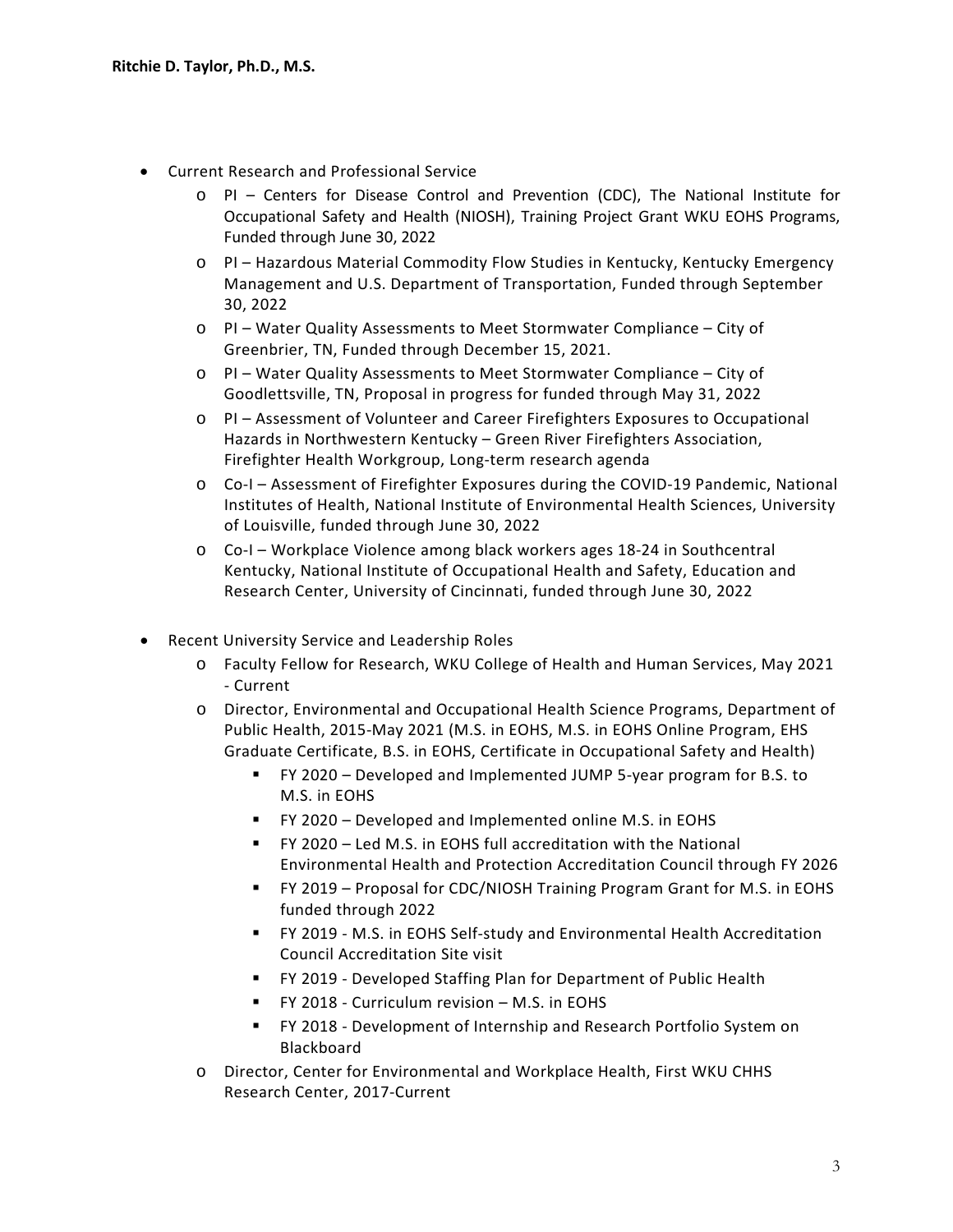- FY 2021 Development of Firefighter Health Workgroup
- FY 2020 Continuance of NIOSH Training Program Grant
- FY 2019 Implementation of the CEWH Strategic Plan
- Ribbon Cutting and Opening, November 29, 2017
- FY 2018 Developed and submitted competitive proposal for the center
- FY 2018 12 proposals submitted by CEWH faculty; Nine funded
- FY 2018 Development of Strategic Plan for CEWH
- **EXECUTE: Served on the CHHS Administrative Council**
- o WKU Compensation Focus Group, April 2019
- o EOHS Self-Study and Site Visit Chair, FY 2019
- o EOHS Comprehensive Academic Program Evaluation (CAPE) Committee Chair, FY 2019
- o WKU CHHS Comprehensive Academic Program Evaluation (CAPE) Review Committee, appointed, FY 2019
- o WKU Research and Creative Activities Program (RCAP), Grants Reviewer, appointed, FY 2017-2018
- o CHHS Dean's Strategic Planning Committee, appointed, FY 2017-2018
- o CHHS Strategic Planning Research Subcommittee, FY 2017-Current
- o Current Dept. of Public Health committees: Chair and Member Environmental and Occupational Health Science; Member - Public Health; Member – Junior Faculty Mentorship Committee
- o EOHS Search Committee Chair
	- FY 2018 Search successful Hired Dr. Edrisa Sanyang
	- FY 2016 Search successful Hired Dr. Jooyeon Hwang
- o MPH Search Committee Member, FY 2019
- o Member of WKU Graduate Faculty
- Recent Teaching
	- o Fall 2021
		- PH 501 Research Methods
		- **PH 530 Independent Study: EOHS Research**
		- **EOHS 546 EOHS Internship**
	- o Spring 2021
		- ENV 280 Introduction to Environmental Science 3.0 hours
		- ENV 380 Principles of Environmental Toxicology 3.0 hours
		- EOHS 577 Environmental Toxicology 3.0 hours
	- o Fall 2020
		- EOHS 510 Watershed Management and Science 3.0 hours
		- EOHS 546 Graduate EOHS Internship 3.0 hours
		- EOHS 580 Solid and Hazardous Wastes 3.0 hours
		- PH 501 Research Methods 3.0 hours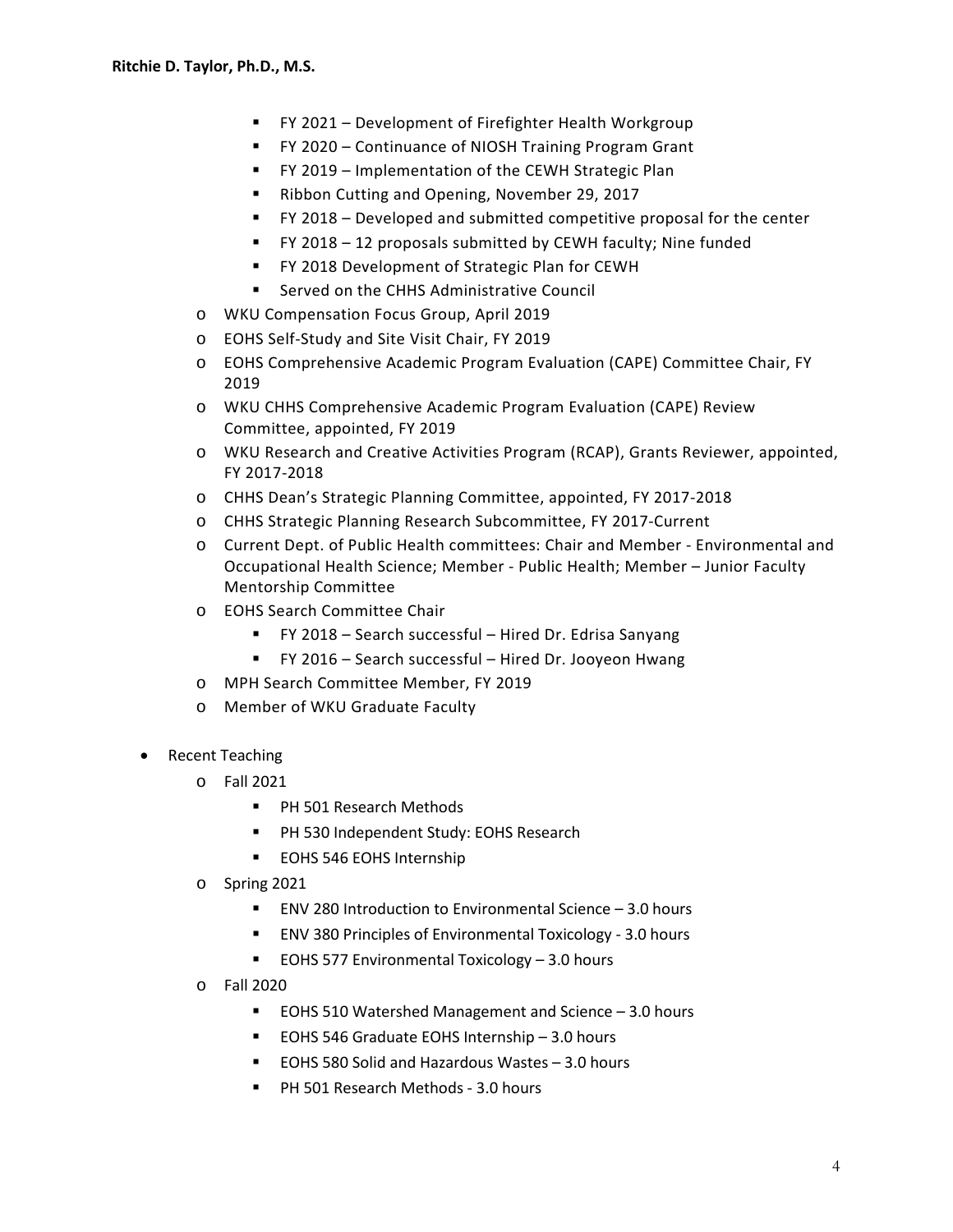- o Spring 2020
	- EOHS 546 Graduate EOHS Internship 3.0 hours
	- EOHS 577 Environmental Toxicology 3.0 hours
	- EOHS 570 Industrial Hygiene 3.0 hours
- o Fall 2019
	- **ENV 460 Environmental Management 3.0 hours**
	- EOHS 580 Solid and Hazardous Wastes 3.0 hours
	- PH 599 Thesis Research and Writing 3.0 hours
- o Spring 2019
	- ENV 495 Environmental Risk Assessment 3.0 hours
	- EOHS 577 Environmental Toxicology 3.0 hours
	- $\blacksquare$  PH 385 Environmental Health 3.0 hours
	- PH 599 Thesis Research and Writing 3.0 hours
- o Fall 2018
	- ENV 280 Introduction to Environmental Science 3.0 hours
	- EOHS 510 Watershed Management and Science 3.0 hours
	- EOHS 580 Solid and Hazardous Wastes 3.0 hours
	- $\blacksquare$  PH 599 Thesis Research and Writing  $-3.0$  hours
- o Spring 2018
	- EOHS 577 Environmental Toxicology 3.0 hours
	- EOHS 580 Solid and Hazardous Wastes 3.0 hours
	- PH 456 Independent Study in Health and Safety 3.0 hours
	- **PH 546 Graduate EOHS Internship 3.0 hours**
	- $\blacksquare$  PH 599 Thesis Research and Writing  $-3.0$  hours

#### **2000 – 2003 Western Kentucky University Bowling Green, KY**

- Director Center for Water Resource Studies, Ogden College of Science and Engineering
	- o WKU Technical Assistance Center for Small Water Systems
	- o Ogden Environmental Water Quality Laboratory
	- o Kentucky Center for Wastewater Research
- Adjunct Faculty WKU, Department of Geography and Geology, Geosciences Program
- *Adjunct Faculty – WKU, Department of Public Health, Environmental Health and Safety Program*

#### **1997 – 2000 University of North Texas Denton, TX**

- Environmental Research Assistant Institute of Applied Sciences (1997 2000) City of Denton, TX – Investigating and modeling water quality impacts of the Pecan Creek Water Reclamation Plant
- GIS Instructor (Teaching Assistant) Advanced Geographic Information Systems (1999 2000)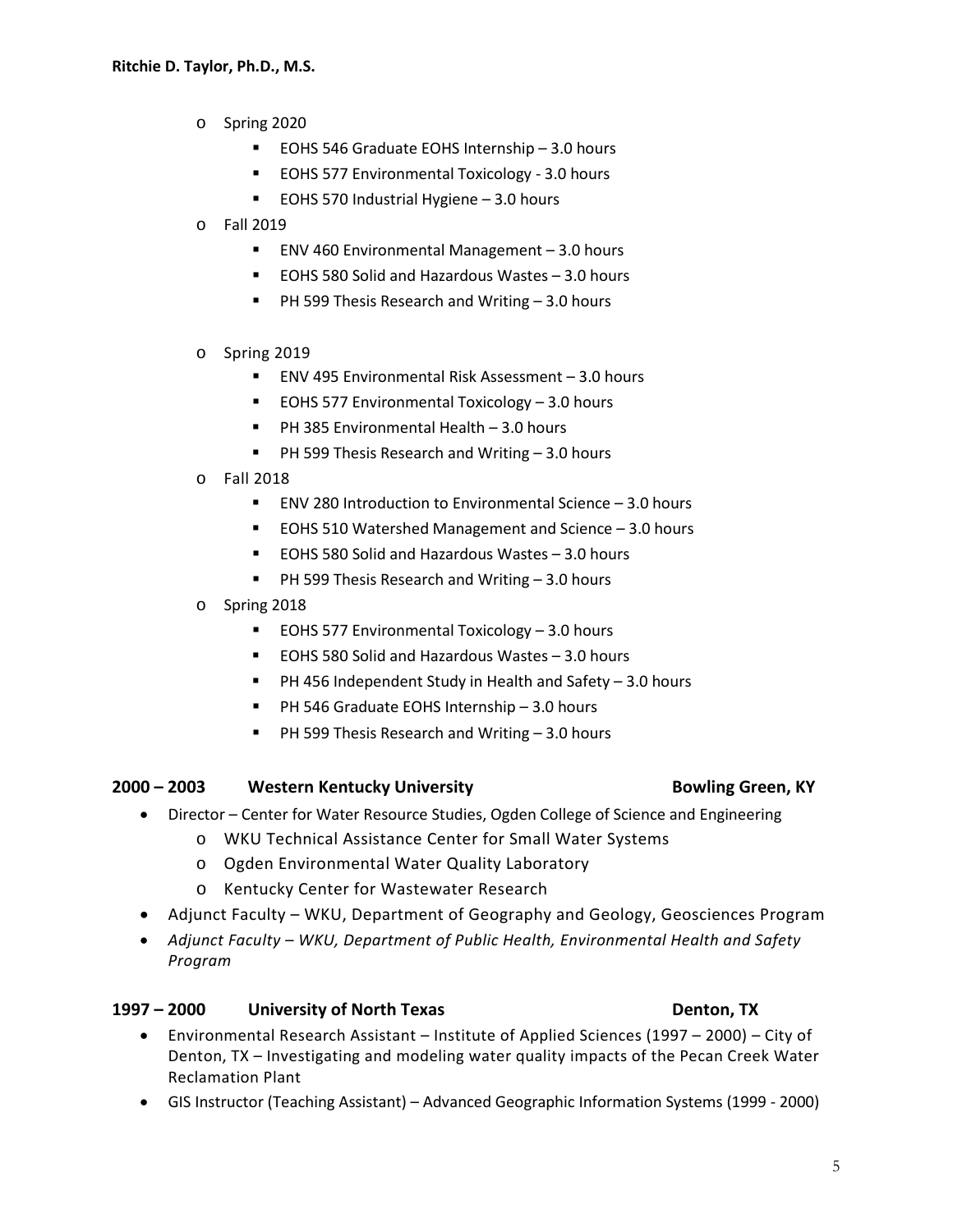• Field Instructor – Water Quality Techniques in Teaching Environmental Sciences (Summer 1999)

## **1997 – 2000 Ecologic Denton, TX**

• Environmental Consulting in the fields of water resources, wastewater utilities management, solid waste management, biological assessments, wetland delineations, GIS, and environmental planning and compliance

## **1992 – 1997 AquAeTer, Inc. Brentwood, TN**

- Environmental and Engineering Consulting Firm
- Water Resources Project Manager and Environmental Scientist (1992-1997)
	- o Water quality studies, wasteload allocation, and water quality modelling
	- o Environmental compliance and permitting, NPDES compliance and permitting
	- o Aquatic bioassessments and toxicological studies
	- o Project Management, Marketing, and Client Relations
	- o Proposal development and report writing
	- o Environmental scientist for hazardous waste management, environmental site assessments, and environmental permitting projects

## **1991 – 1992 The ADVENT Group, Inc. Brentwood, TN**

- Environmental and Engineering Consulting Firm
- Environmental Toxicologist and Scientist (1991 1992)
- Environmental Toxicology Laboratory Director (1992)

## Additional Professional Experience

- Environmental Consulting Dickson & Associates (1997 1998)
- ERM Southeast Environmental Scientist (1990 1991)
- Tennessee Tech University Graduate Research Assistant (1991)
- Tennessee Tech University Graduate Teaching Assistant Ecology (1989 1991)
- University of Georgia Savannah River Ecology Lab, Savannah River Nuclear Site, Department of Energy – Ecological Research Intern, Ecosystem Transport of Radioisotopes (1988)

# **Research Grants, Contracts, and Proposals**

## **\$2,444,898 Awarded during tenure at WKU (Dec. 1, 2000 - Current) – WKU Office of Sponsored Programs Records – External Grants and Contracts**

**Principal Investigator**. U.S. Department of Health and Human Services Administration, U.S. Health Resources and Services Administration. 2022-2024. Kentucky Front-Line and Health Care Worker Resiliency Project (KRP). Proposal submitted through U.S. Health Resources and Services Administration, 9/20/2021.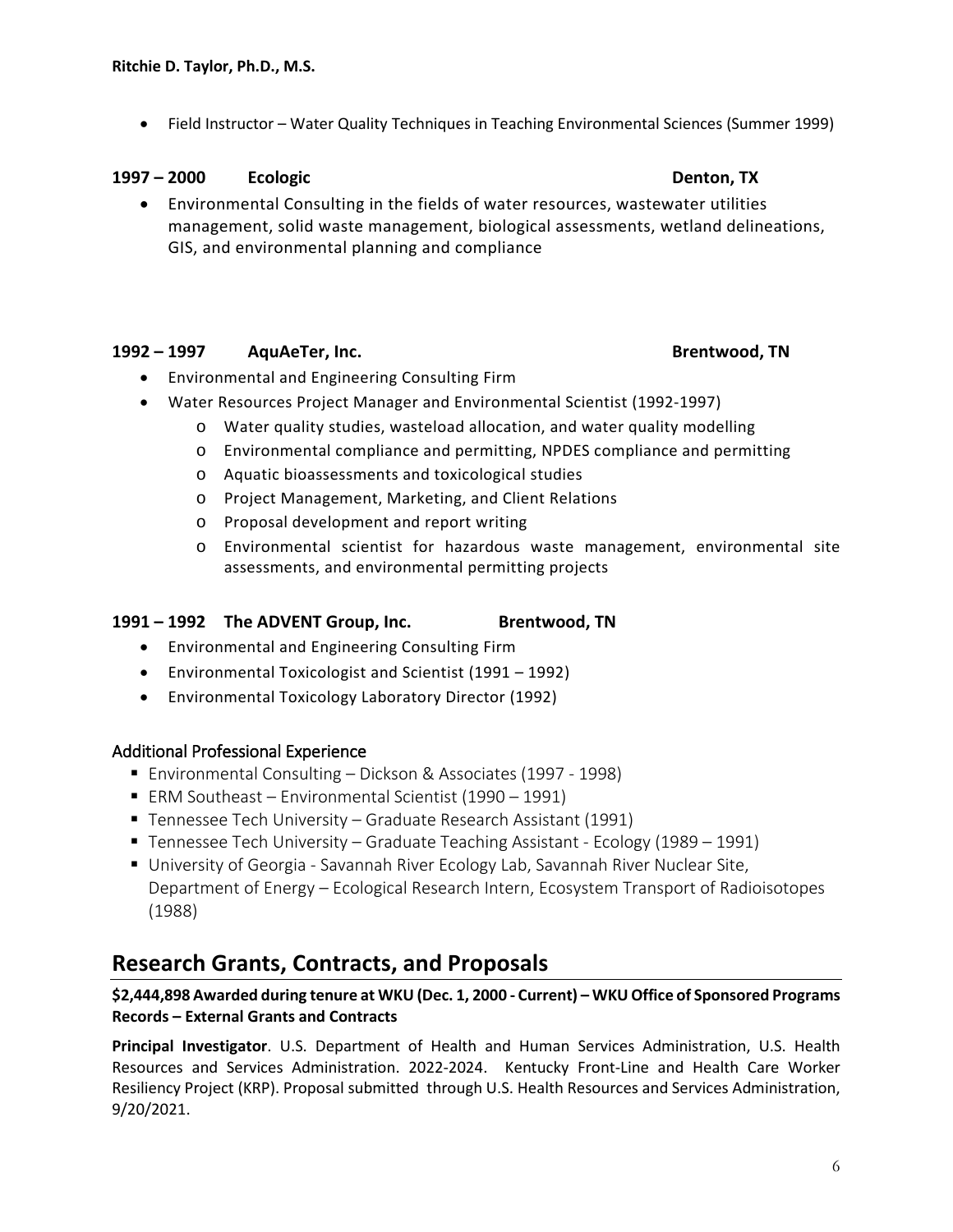**Ritchie Taylor – PI**, Gretchen Macy – Co-PI, Tania Basta – Co-I, Edrisa Sanyang – Co-I , Austin Griffiths – Co-I, Kim Link – Co-I, Kara Haughtigan – Co-I, Kristina Burch – Co-I, and Lily Zhuhadar – Co-I

Collaborators from WKU College of Health and Human Services, Ogden College of Engineering and Science, and Gordon Ford College of Business in partnership with Northern Kentucky University

#### **\$1,140,332**

**Principal Investigator**. Kentucky Emergency Management and United States Department of Transportation. 2021-2022. Hazardous Materials Commodity Flow Study in Nothern, KY. Funding through U.S. Department of Transportation/Pipeline and Hazardous Materials Safety Administration, Hazardous Materials Emergency Preparedness Grant.

**Ritchie Taylor – PI**, Jacqueline Basham – Co-PI, Gretchen Macy – Co-PI, and Edrisa Sanyang – Co-PI

#### **\$129,993**

**Principal Investigator**. Centers for Disease Control and Prevention (CDC). The National Institute for Occupational Safety and Health. 2017-2022. NIOSH Undergraduate Training Project Grant.

**Ritchie Taylor -PI**, Edrisa Sanyang – Co-PI, and Jacqueline Basham – Co-I

#### **\$250,000**

**Principal Investigator**. Centers for Disease Control and Prevention (CDC), The National Institute for Occupational Safety and Health. 2019-2022. NIOSH Graduate Training Project Grant.

**Ritchie Taylor – PI**, Edrisa Sanyang – Co-PI, and Jacqueline Basham – Co-I, Gretchen Macy – Co-I, and Cecilia Watkins – Co-I.

#### **\$449,223**

**Principal Investigator**. City of Goodlettsville, TN. 2021-2022. Water Quality Assessments for Stormwater MS4 Compliance. Fee for Service Contract.

**Ritchie Taylor – PI** and Jacqueline Basham – Co-PI

#### **\$9,981**

**Principal Investigator**. City of Greenbrier, TN. 2021. Water Quality Assessments for Stormwater MS4 Compliance. Fee for Service Contract.

**Ritchie Taylor – PI** and Jacqueline Basham – Co-PI

#### **\$23,914**

**Co-Principal Investigator.** Centers for Disease Control and Prevention (CDC), The National Institute for Occupational Safety and Health, University of Cincinnati Education and Research Center. Pilot Project: Workplace Violence Among Black Workers Ages 18-24 in Southcentral Kentucky.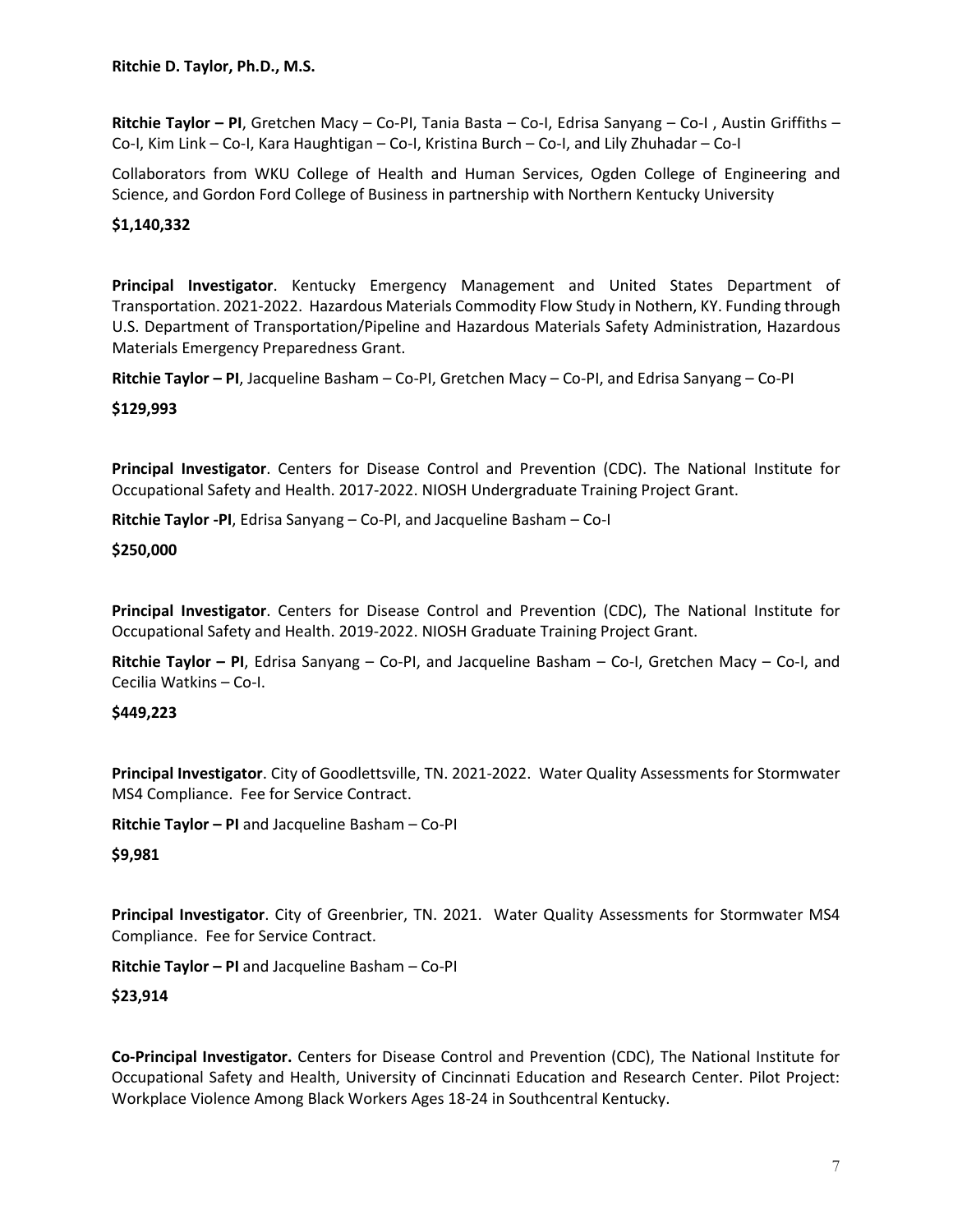**Ritchie D. Taylor, Ph.D., M.S.**

Edrisa Sanyang – PI, **Ritchie Taylor – Co-PI**, Gretchen Macy – Co-I, Jacqueline Basham – Co-I

**\$20,800**

**Co-Principal Investigator.** National Institute of Environmental Health Sciences, University of Louisville Center for Integrative Environmental Health Sciences. Pilot Project: Firefighter Practices and Exposure in Response to COVID-19 in Northwestern Kentucky.

Edrisa Sanyang – PI, **Ritchie Taylor – Co-PI**, Gretchen Macy – Co-I, Vijay Golla – Co-I

**\$20,800**

**Principal Investigator**. Kentucky Emergency Management and United States Department of Transportation. 2020. Hazardous Materials Commodity Flow Study in Scott County, KY. Funding through U.S. Department of Transportation/Pipeline and Hazardous Materials Safety Administration, Hazardous Materials Emergency Preparedness Grant.

**Ritchie Taylor – PI**, Jacqueline Basham – Co-PI, and Edrisa Sanyang – Co-PI

**\$38,500**

**Principal Investigator**. City of Goodlettsville, TN. 2019/20. Watershed Health Education for Stormwater Management. Fee for Service Contract.

**Ritchie Taylor – PI**, Jacqueline Basham – Co-PI, and Gretchen Macy – Co-I.

**\$9,954**

**Principal Investigator.** City of Louisville, KY MetroSafe, Kentucky Emergency Management, and U.S. Department of Transportation. 2019. Hazardous Materials Commodity Flow Study in Jefferson County, KY. Funding through City of Louisville, KY MetroSafe and U.S. Department of Transportation/Pipeline and Hazardous Materials Safety Administration, Hazardous Materials Emergency Preparedness Grant.

**Ritchie Taylor – PI**, Jacqueline Basham – Co-PI, Edrisa Sanyang – Co-I, and Vijay Golla – Co-I

Proposal Submitted for Funding January 2019 - \$85,000 – not funded

**Principal Investigator**. City of Goodlettsville, TN. 2018. Stream Corridor Assessment. Fee for Service Contract.

**Ritchie Taylor – PI** and Jacqueline Basham – Co-PI.

**\$9,950**

**Principal Investigator**. Pike County, Kentucky, Emergency Management. 2018. Funding by United States Department of Transportation through Kentucky Emergency Management. Hazardous Materials Commodity Flow Study.

**Ritchie Taylor – PI**, Jacqueline Basham – Co-PI, and Vijay Golla – Co-I.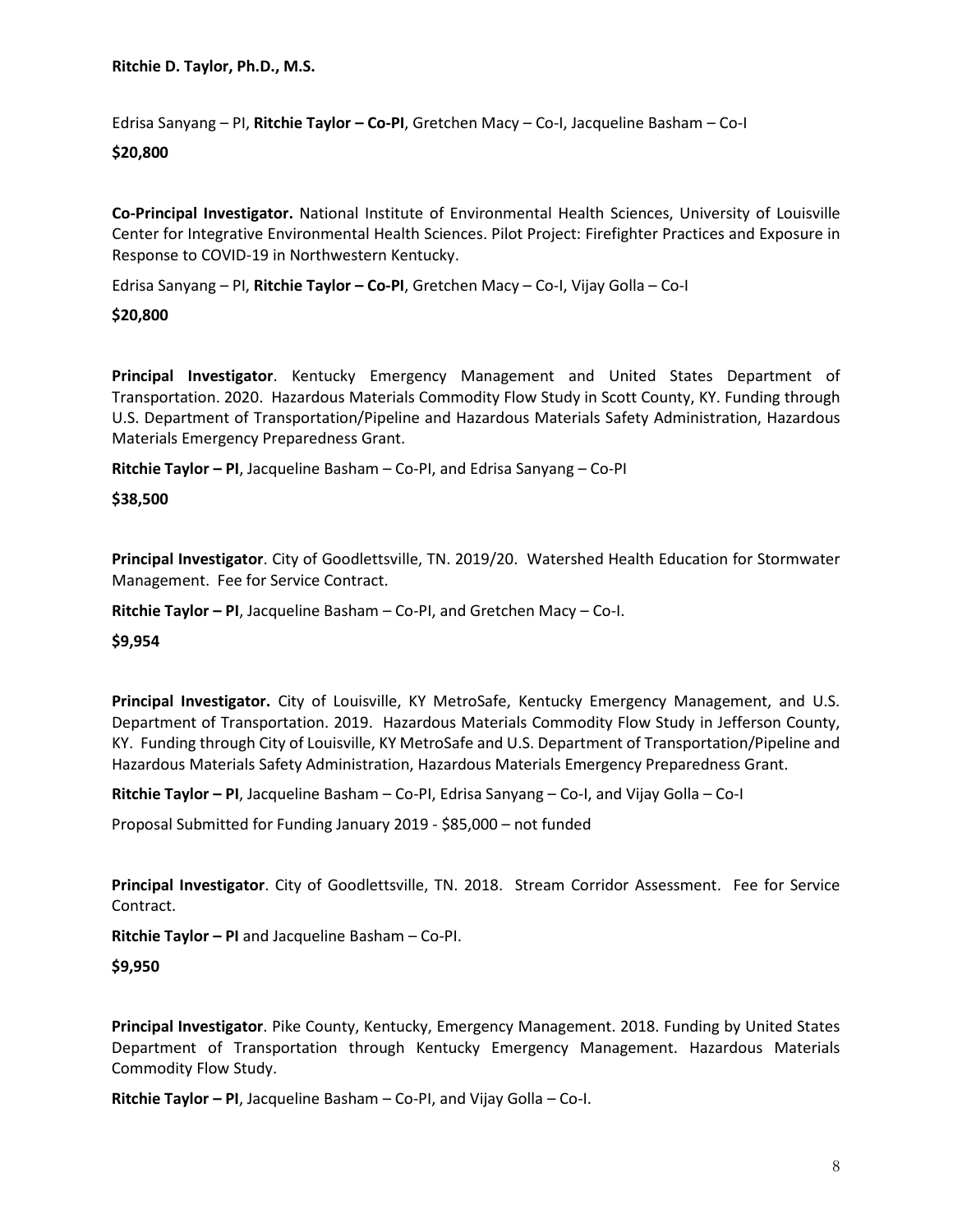#### **\$34,500**

**Principal Investigator**. City of Bowling Green, KY. 2018. Assessment of Diesel Particulate Matter Exposures in Fire Stations.

**Ritchie Taylor – PI**, Jacqueline Basham – Co-PI, and Vijay Golla – Co-I.

**\$2,574**

**Principal Investigator**. City of Goodlettsville, TN. 2018. Turbidity Water Quality Study to Assess Runoff from Construction Sites. Fee for Service Contract.

**Ritchie Taylor – PI** and Jacqueline Basham – Co-PI.

**\$3,819**

**Principal Investigator**. Louisville Paving and Construction (LP&C), Louisville, KY. 2018. Crystalline Silica Exposure Assessment. Fee for Service Contract

**Ritchie Taylor – PI**, Jacqueline Basham – Co-PI, and Vijay Golla – Co-I.

Proposal Submitted for Funding – \$15K – not funded

**Co-Principal Investigator**. Centers for Disease Control and Prevention (CDC). The National Institute for Occupational Safety and Health. 2017-2022. NIOSH Training Project Grant.

Vijay Golla – PI, **Ritchie Taylor – Co-PI**, Jooyeon Hwang – Co-I, and Jacqueline Basham – Co-I

**\$250,000**

**Principal Investigator.** Oscarware, Inc., Bonnieville, KY. 2017-2018. Environmental Permitting, Compliance, and Sustainability Assessment.

**Ritchie Taylor – PI** and Jacqueline Basham – Co-PI

Professional Service Collaboration

**Principal Investigator.** Green River Watershed Watch and Kentucky Watershed Watch. 2017-Current. Analysis of Water Quality Data as Chair of Green River Watershed Watch Science Advisory Board.

**Ritchie Taylor – PI** and Jacqueline Basham – Co-PI

Professional Service Collaboration

**Principal Investigator**. Center for Environmental and Workplace Health, Internal funding through Western Kentucky University, College of Health and Human Services. 2017-Current.

**Ritchie Taylor – PI**, Cecilia Watkins – Co-PI, Jooyeon Hwang – Co-PI, Gretchen Macy – Co-PI, and Jacqueline Basham – Co-PI.

**\$269,510 (Internal Approved budget for FY 2018-2019)**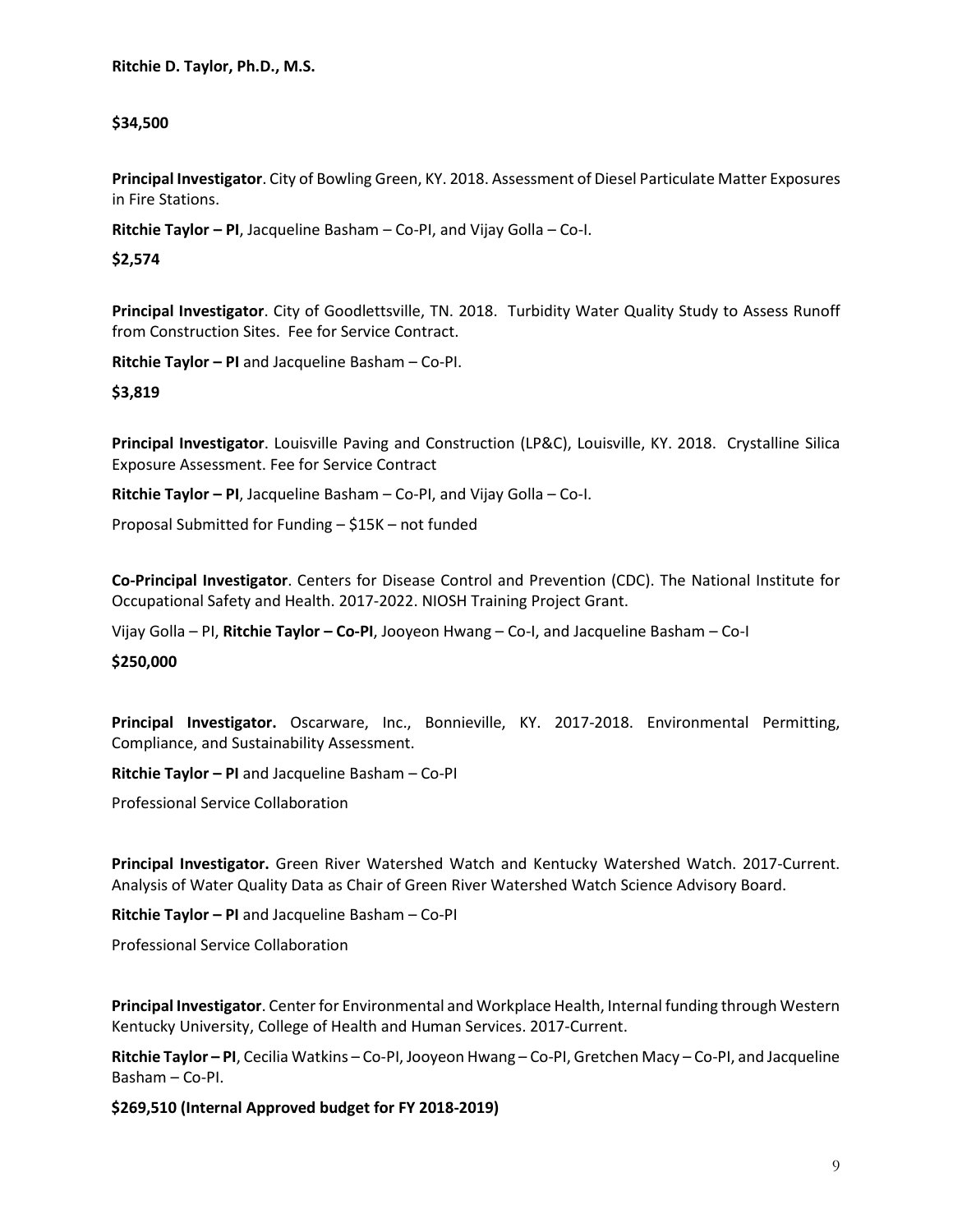**Principal Investigator**. Oldham County, Kentucky, Emergency Management. 2017. Funding by United States Department of Transportation through Kentucky Emergency Management. Hazardous Materials Commodity Flow Study.

**Ritchie Taylor – PI**, Vijay Golla – Co-PI, and Jacqueline Basham – Co-I.

**\$35,000**

**Principal Investigator**. City of Goodlettsville, TN. 2017. Watershed Health Education for Stormwater Management. Fee for Service Agreement.

**Ritchie Taylor – PI** and Jacqueline Basham – Co-I.

**\$9,995**

**Principal Investigator**. City of Portland, TN. 2016-2017. Watershed Health Assessment in the City of Portland, TN MS4 Jurisdiction. Fee for Service Agreement.

**Ritchie Taylor – PI.**

**\$9,994**

**Co-Principal Investigator**. Centers for Disease Control and Prevention (CDC), National Institute for Occupational Safety and Health (NIOSH). 2014-2016. NIOSH Undergraduate Training Grant.

Vijay Golla – PI and **Ritchie Taylor Co-PI.**

**\$150,000**

**Co-Principal Investigator**, Evaluation of accumulated contaminants in firefighter vehicles. 2016. Internal Funding through WKU RCAP Grant. Research and Development Fund.

Jooyeon Hwang – PI, **Ritchie** Taylor – Co-PI, Vijay Golla – Co-PI, and Mac Cann – Co-I.

#### **\$16,000**

**Principal Investigator**, Development of the Hazardous Materials Information System for Emergency Response (HMISFER). 2016. Internal Funding through WKU RCAP Grant. Research and Development Fund.

**Ritchie Taylor – PI**, Vijay Golla – Co-PI, Stacey Wilson – Co-I, Ron Rizzo – Co-I

#### **\$15,936**

**Co-Principal Investigator**. Federal Emergency Management Agency. 2016. Evaluation of Firefighters Exposures to Fire Smoke Contaminants.

Jooyeon Hwang – PI, **Ritchie Taylor – Co-PI**, Vijay Golla – Co-I, and Mac Cann – Co-I

Proposal Submitted and Reviewed, not funded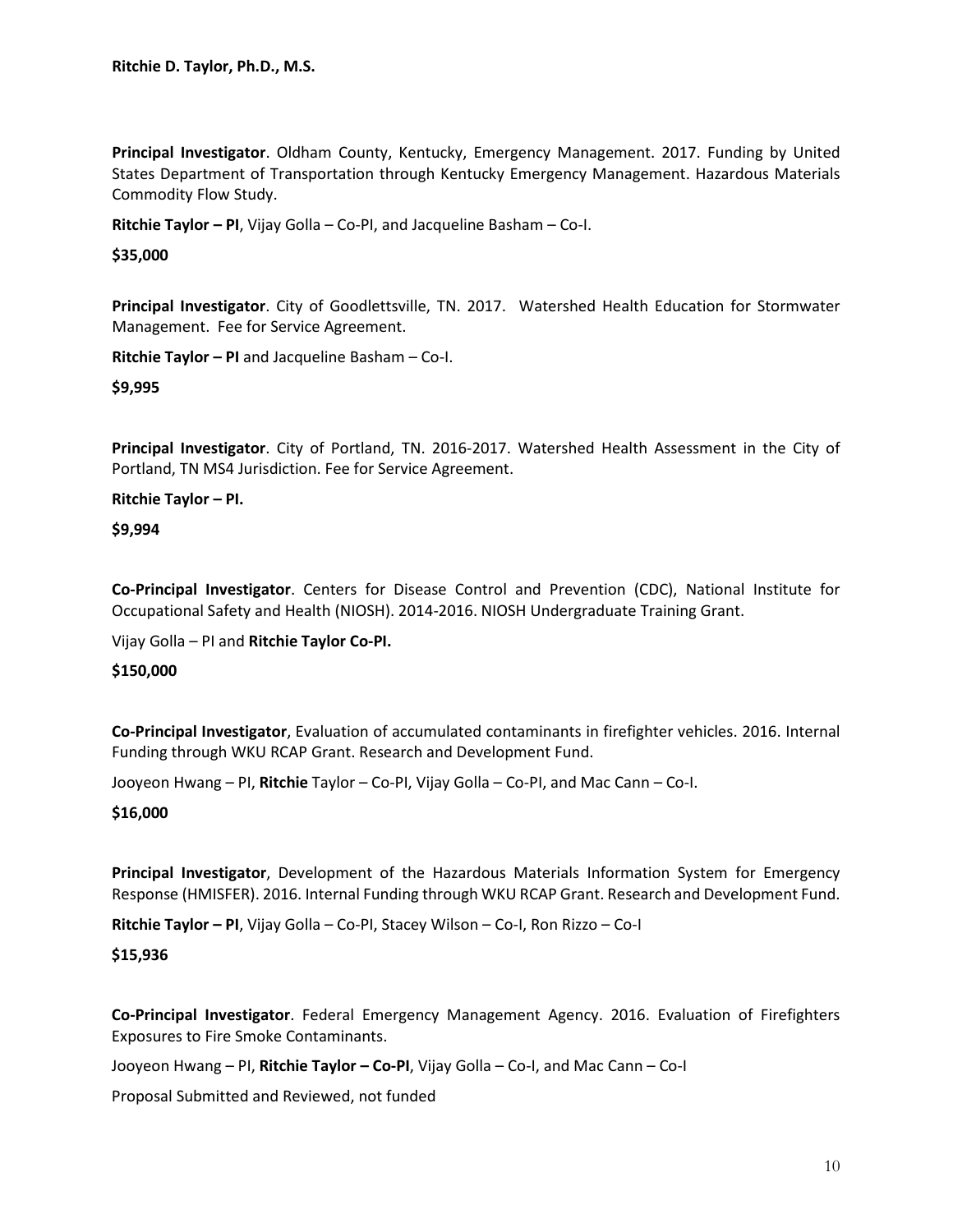**Co-Principal Investigator**. Kentucky Biomedical Research and Infrastructure Network. 2016. Exposure Assessment of Volunteer Firefighters to Fire Smoke and Residual Contaminants.

Jooyeon Hwang – PI, Vijay Golla – Co-PI, and **Ritchie Taylor – Co-PI**

Proposal Submitted and Reviewed, not funded

**Principal Investigator**. City of Goodlettsville, TN. 2016. Bacteriological and Water Quality Assessment of the Mansker Creek Watershed. Fee for Service Agreement.

#### **Ritchie Taylor - PI**

#### **\$9500**

**Principal Investigator**. City of Goodlettsville, TN. 2016. Bioassessment of the Mansker Creek Watershed. Fee for Service Agreement.

**Ritchie Taylor - PI**

**\$9,500**

**Principal Investigator**. City of Goodlettsville, TN. 2015. Watershed Health Assessment of the Mansker Creek Watershed. Fee for Service Agreement.

**Ritchie Taylor - PI**

**\$9,958**

**Principal Investigator**. Shelby County, Kentucky, Emergency Management. Funding by United States Department of Transportation through Kentucky Emergency Management. 2015. Hazardous Materials Commodity Flow Study.

**Ritchie Taylor – PI** and Vijay Golla, Co-PI

**\$38,000** 

**Principal Investigator**. City of Gallatin, TN. 2015. Watershed Health Assessment.

**Ritchie Taylor - PI**

**\$5,773**

**Co-Principal Investigator**. U.S. Health Resources and Services Administration. 2014. HRSA Public Health Traineeship Grant.

Proposal Submitted and Reviewed. Top 15% Score. Not funded. Proposed Budget \$393,740

Gary English – PI, Vijay Golla – Co-PI, and **Ritchie Taylor – Co-PI**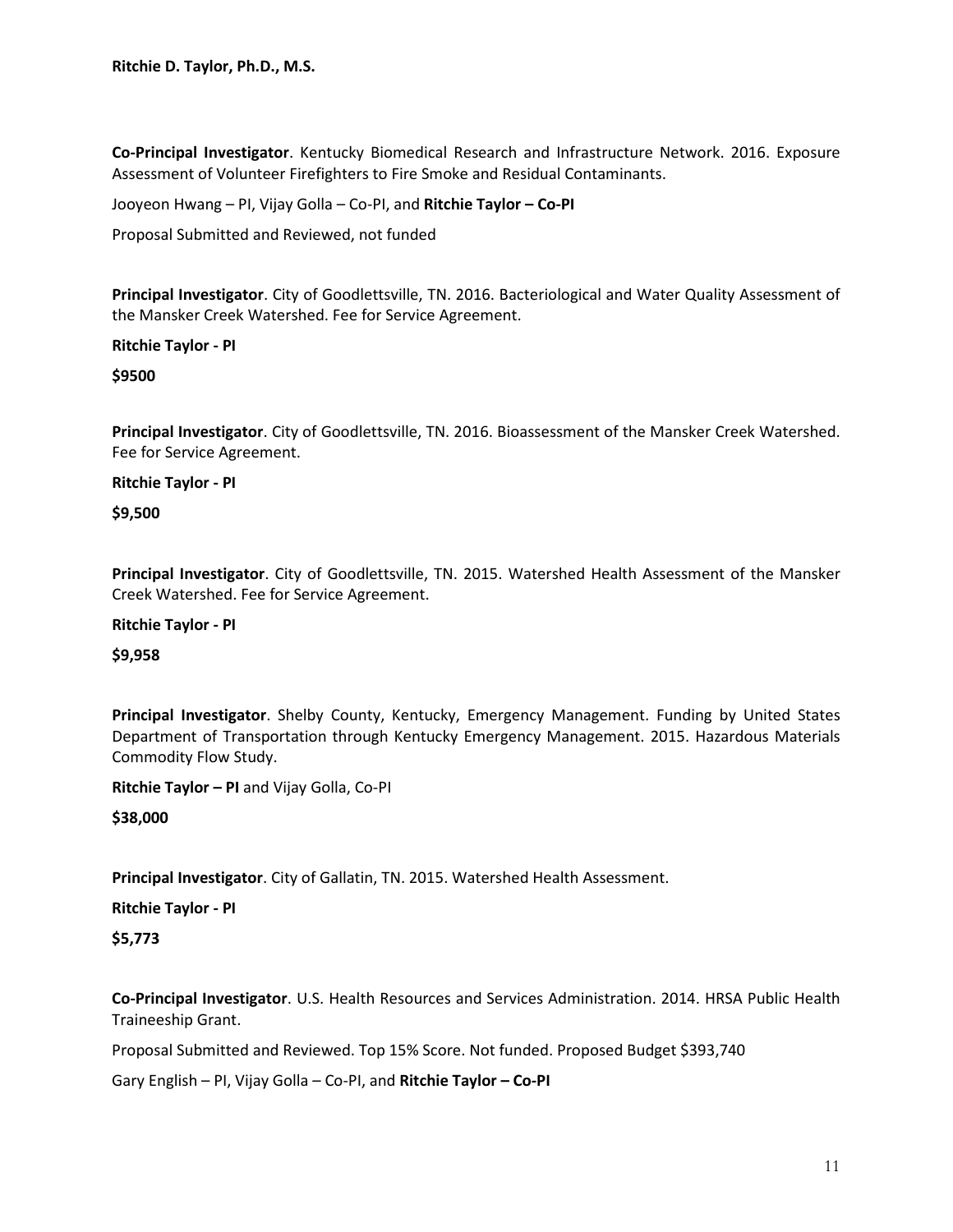**Principal Investigator**. City of Goodlettsville, TN. 2014. Bioassessment of the Mansker Creek Watershed.

**Ritchie Taylor - PI**

#### **\$3,500**

**Co-Principal Investigator**. Madison County, KY, Emergency Management. Funding by United States Department of Transportation through Kentucky Emergency Management. 2014. Hazardous Materials Commodity Flow Study.

PI – Vijay Golla and **Co-PI - Ritchie Taylor**

#### **\$15,000**

**Principal Investigator**. Montgomery County, KY, Emergency Management. Funding by United States Department of Transportation through Kentucky Emergency Management. 2014. Hazardous Materials Commodity Flow Study.

**PI – Ritchie Taylor** and Co-PI – Vijay Golla

**\$20,000**

**Principal Investigator**. Rowan County, KY, Emergency Management. Funding by United States Department of Transportation through Kentucky Emergency Management. 2014. Hazardous Materials Commodity Flow Study.

**PI – Ritchie Taylor** and Co-PI – Vijay Golla

#### **\$20,000**

**Principal Investigator**. United States Department of Agriculture. Funding through Center for Produce Safety, University of California, Davis. 2014. Produce Safety and Assessment of Pathogen Surrogates for Public Health Protection.

**PI - Ritchie Taylor** and Student Co-I – Ethan Givan

#### **\$67,000**

**Co-Principal Investigator**. Daviess County and Owensboro, KY, Emergency Management. Funding by United States Department of Transportation through Kentucky Emergency Management. 2013. Hazardous Materials Commodity Flow Study.

PI – Vijay Golla and **Co-PI – Ritchie Taylor**

### **\$25,000**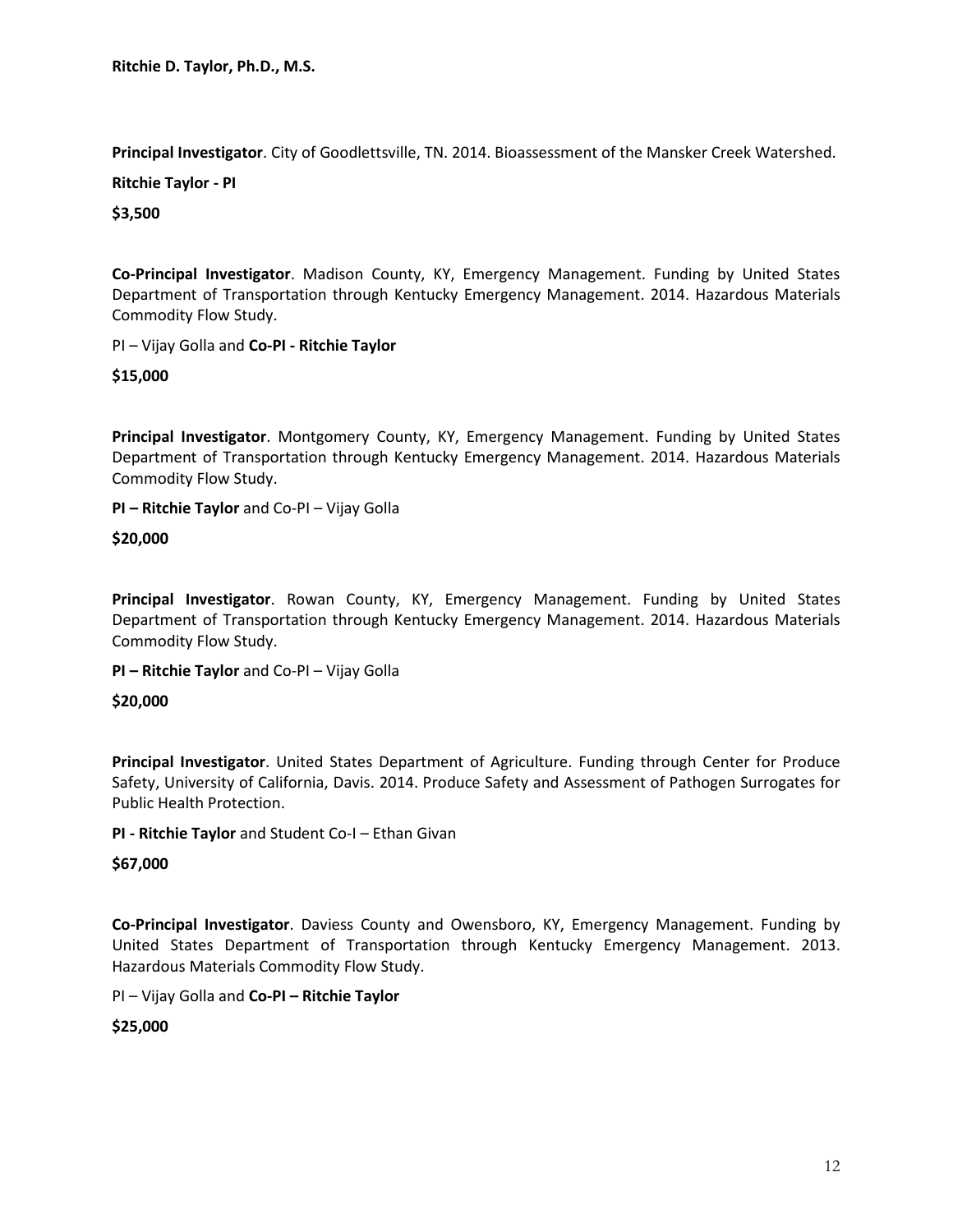**Principal Investigator**. Henderson County, Kentucky, Emergency Management. Funding by United States Department of Transportation through Kentucky Emergency Management. 2013. Hazardous Materials Commodity Flow Study.

**PI – Ritchie Taylor** and Co-PI – Vijay Golla

**\$25,000**

**Principal Investigator**. Western Kentucky University, College of Health and Human Services, Faculty Research Grant. 2013-2014. Estrogenic Compounds in the Barren River Watershed and Implications for Human Health Protection.

**PI – Ritchie Taylor**

**\$3,000**

**Principal Investigator**. Kentucky Water Resources Research Institute, University of Kentucky. 2012-2013. Occurrence and Distribution of Estrogenic Compounds in the Barren River Watershed and Drinking Water in the City of Bowling Green, KY.

**PI – Ritchie Taylor** and Student Co-I – Roni Grigsby

**\$5,500**

**Co-Principal Investigator**. Kentucky Cabinet for Economic Development, Kentucky Commercialization Fund. 2012-Current. Development of the HazWatch System for Hazardous Material Commodity Flow Surveillance, HazWatch LLC.

PI – Gordon Bayliss, **Co-PI – Ritchie Taylor**, and Co-PI – Vijay Golla

### **\$100,000**

**Co-Principal Investigator**. Louisville/Jefferson County Kentucky Emergency Management and Kentucky. 2012. Hazardous Materials Commodity Flow Study.

PI – Vijay Golla and **Co-PI – Ritchie Taylor**

**\$65,0000**

**Principal Investigator**. Madison County Kentucky Emergency Management and Kentucky Emergency Management. 2011. Hazardous Materials Commodity Flow Study.

**PI – Ritchie Taylor** and Co-PI – Vijay Golla

### **\$40,000**

**Principal Investigator**. Warren County Kentucky, Emergency Management. 2010. Hazardous Material Commodity Flow Study.

**PI – Ritchie Taylor** and Co-PI – Vijay Golla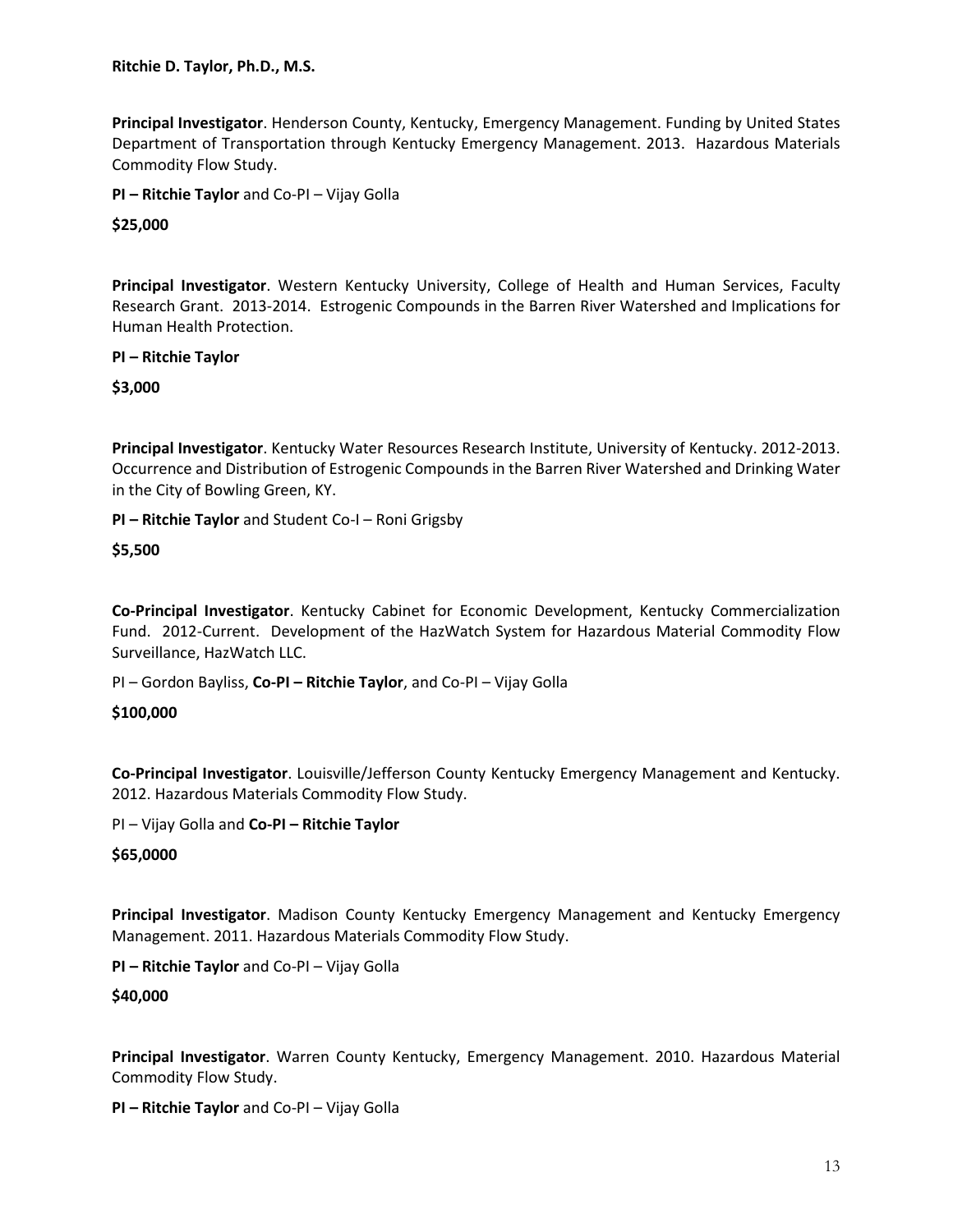Professional Service collaboration.

**Principal Investigator**. Kingsford Manufacturing Corporation, Clorox Corporation. 2009-2010. Occupational Safety and Health Certificate Program. Summer Shade, Kentucky. Educational Program for Kingsford Employees developed through WKU DELO.

**PI – Ritchie Taylor** and Co-PI – Vijay Golla

#### **\$100,000**

**Principal Investigator**. USEPA. 2005-2007. Kentucky Nonpoint Source Education for Land Use Development. Water Education Program for Kentucky. Grant administered through Kentucky Division of Water.

**PI – Ritchie Taylor**

**\$196,000 (including WKU match)**

**Principal Investigator.** ACVPM Exam Prep Course. Developed through WKU DELO support. Distance education project with University of Maryland and ACVPM.

**PI – Ritchie Taylor**

**\$3,250**

**Principal Investigator**. Belize International Service Learning Program. 2005. Environmental Health Science, Research, and Service Learning. Belize, Gales Point Village. Joint Project with University of Louisville. Internal Grant.

#### **PI – Ritchie Taylor**

**\$3,000** 

**Co-Principal Investigator**. USEPA. 2005. Assessment of Atrazine in Agricultural Watersheds in Kentucky: Understanding Use, Drinking Water Impacts, and Stakeholder Involvement. Co-Principal Investigator.

**PI – Chris Groves and Co-PI – Ritchie Taylor**

**\$75,000**.

**Principal Investigator**. Kentucky River Authority. 2005. Comprehensive Source Water Protection Program. Grant with Western Kentucky University.

**PI – Ritchie Taylor**

**\$65,000**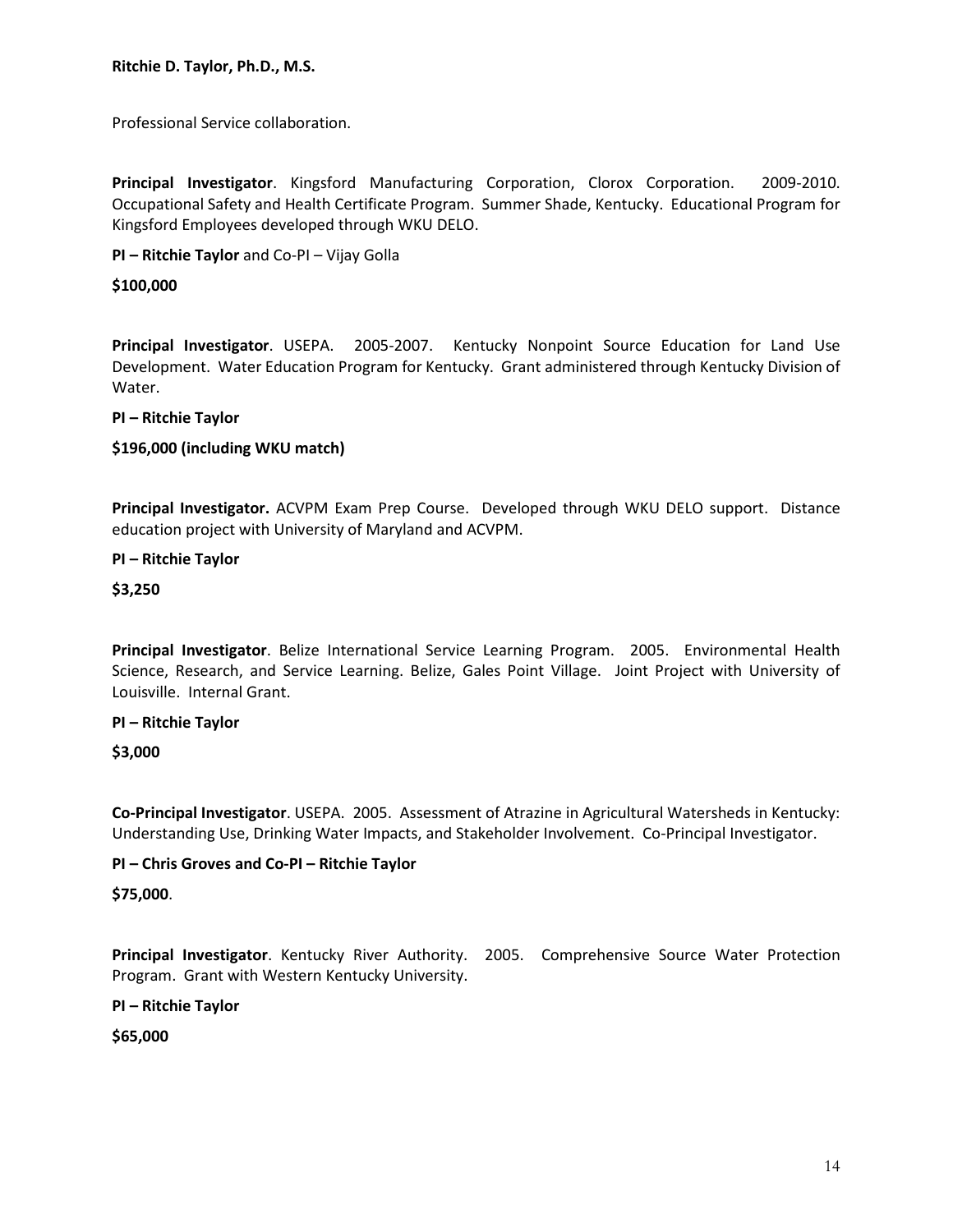**Principal Investigator**. Baylor University. 2004. Reservoir Transition Zone Index Project. Research with Baylor University and Parsons, Inc.

**PI – Ritchie Taylor**

**\$9,000**

**Principal Investigator**. Kentucky River Authority. 2004. Comprehensive Source Water Protection Program. Grant with Western Kentucky University.

**PI – Ritchie Taylor**

**\$25,000**

**Principal Investigator**. City of Denton, TX. 2002 - 2003. Water Quality Modeling and Assessment of Clear Creek. City of Denton Water and Wastewater Utilities. Contract with Western Kentucky University.

#### **PI – Ritchie Taylor**

**\$9,500**

**Principal Investigator**. USEPA, Drinking Water Branch, Washington, D.C. 2002. Technical Assistance Center for Water Quality. Grant with Western Kentucky University, CWRS.

**PI – Ritchie Taylor**, Co-PI – Chris Groves, Co-PI – Scott Grubbs, and Co-PI – Ouida Meier

#### **\$498,000**

**Principal Investigator**. Investigation of Treatment Methods to Reduce Trihalomethane Formation in BGMU Finished Water. Grant with Western Kentucky University, CWRS.

#### **PI – Ritchie Taylor**

#### **\$15,000**

Principal Investigator. USEPA, Drinking Water Branch, Washington, D.C. 2001. Technical Assistance Center for Water Quality. Grant with Western Kentucky University, CWRS.

**PI – Ritchie Taylor**, Co-PI – Chris Groves, Co-PI – Scott Grubbs, and Co-PI – Ouida Meier

#### **\$498,000**

**Principal Investigator**. Kentucky Department of Agriculture. 2001. Atrazine Sampling of Spa Lake. Grant with Western Kentucky University, CWRS.

**PI – Ritchie Taylor**

**\$3,500**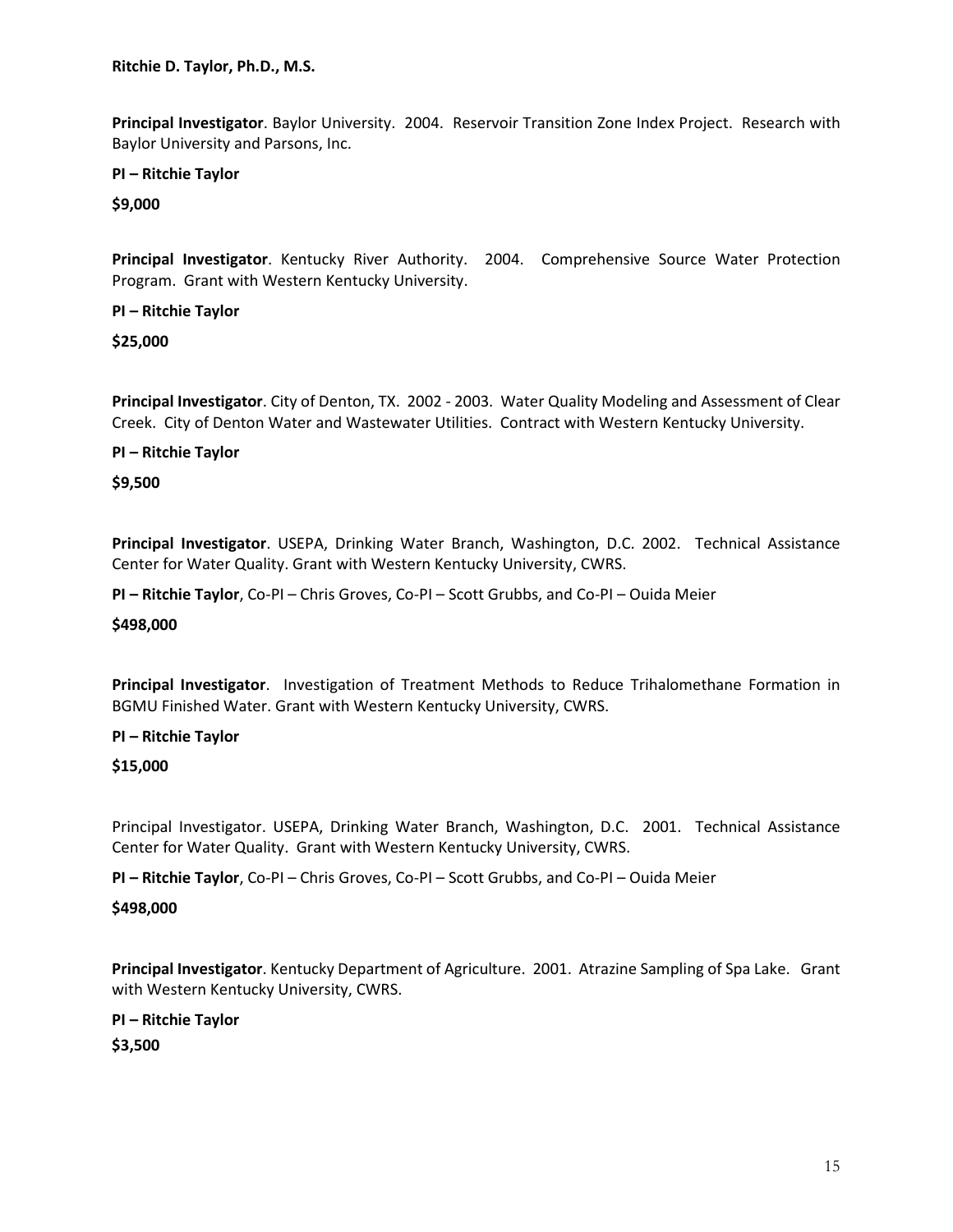## **Manuscripts**

#### **Peer Reviewed – Published and Submitted**

- Taylor, R.T., G.B. Macy, J. Hwang, V. Golla, and C. Cann. 2021. Using collaborative partnerships to engage firefighters in rural communities. *International Journal of Environmental Research and Public Health*. Submitted April 1, 2021. Manuscript ID ijerph-1187696.
- Macy, G.B., J. Hwang, R. Taylor, V. Golla, C. Cann, and B. Gates. 2020. Examining behaviors related to retirement, cleaning, and storage of turnout gear among rural firefighters. *Workplace Health and Safety*. 68(3): 129-138. <https://doi.org/10.1177/2165079919882951>.
- Hwang, J., R. Taylor, G. Macy, C. Cann, and V. Golla. 2019. Comparison of use, storage, and cleaning practices for personal protective equipment between career and volunteer firefighters in Northwestern Kentucky in the United States. *Journal of Environmental Health*. 82(5):8-14. [https://www.neha.org/sites/default/files/publications/jeh/JEH12.19-Feature-Comparison-of-Use-](https://www.neha.org/sites/default/files/publications/jeh/JEH12.19-Feature-Comparison-of-Use-Storage-Cleaning-Practices.pdf)[Storage-Cleaning-Practices.pdf](https://www.neha.org/sites/default/files/publications/jeh/JEH12.19-Feature-Comparison-of-Use-Storage-Cleaning-Practices.pdf)
- Hwang, J., R. Taylor, C. Cann, V. Golla, W. Gilbert. 2019. Assessment of ambient air diesel particulates in fire departments using different exposure metrics: Pilot Study. *Fire Safety Journal*. 106 (2019): 155- 162. https://[doi.org/10.1016/j.firesaf.2019.04.005.](https://doi.org/10.1016/j.firesaf.2019.04.005)
- Hwang, J., R. Taylor, C. Cann, P. Norris, and V. Golla. 2019. Evaluation of accumulated polycyclic aromatic hydrocarbons and asbestiform fibers on firefighter vehicles: Pilot Study. *Fire Technology*. March 30, 2019[. https://doi.org/10.1007/s10694-019-00851-7.](https://doi.org/10.1007/s10694-019-00851-7)
- Statnam, A., V. Golla, S.J. Vasa, R.D. Taylor. 2019. Exposure to computer work and prevalence of musculoskeletal symptoms among university employees: a cross-sectional study. *Journal of Environmental Health*. 81(7):14-19. [https://www.neha.org/node/6057.](https://www.neha.org/node/6057)
- Cook, K.L, E.C. Givan (WKU MPH Student), H.M. Mayton, R.R. Parekh, R.D. Taylor, and S.L. Walker. 2017. Using the agricultural Environmental to select better surrogates for foodborne pathogens associated with fresh produce. *International Journal of Food Microbiology*. 262(2017): 80-88. [https://pubmed.ncbi.nlm.nih.gov/28968533/.](https://pubmed.ncbi.nlm.nih.gov/28968533/)
- Givan, E. (WKU MPH Student), K. Cook, R.R. Parekh, J. Simmons, K. Sistani, and R. Taylor. Environmental E. coli as surrogates for foodborne pathogen contaminants associated with produce and agricultural soils. *Journal of Environmental Quality*. (*Submitted* July 19, 2017 – ID:JEQ-2017-07-0279-TR).
- Taylor, R., V. Golla, and J. Basham. 2017. A comparison of hazardous materials commodity flow across the urban to rural gradient in five Kentucky counties. *Journal of Environmental Health*. (*Submitted*  May 4, 2017 – Paper #: 2017-JEH-067).
- Golla, V., J. Nelms, R. Taylor, and S. Mishra. 2011. Pesticide concentrations in drinking water from farm homes: variation between community water supply and well-water. *Journal of Environmental Science and Engineering.* 5(1):453-459. [https://www.researchgate.net/profile/Elena\\_Panova5/publication/301566832\\_Nano-](https://www.researchgate.net/profile/Elena_Panova5/publication/301566832_Nano-elemental_Geochemistry_of_Black_Shales/links/5bffafce92851c63cab02536/Nano-elemental-Geochemistry-of-Black-Shales.pdf#page=14)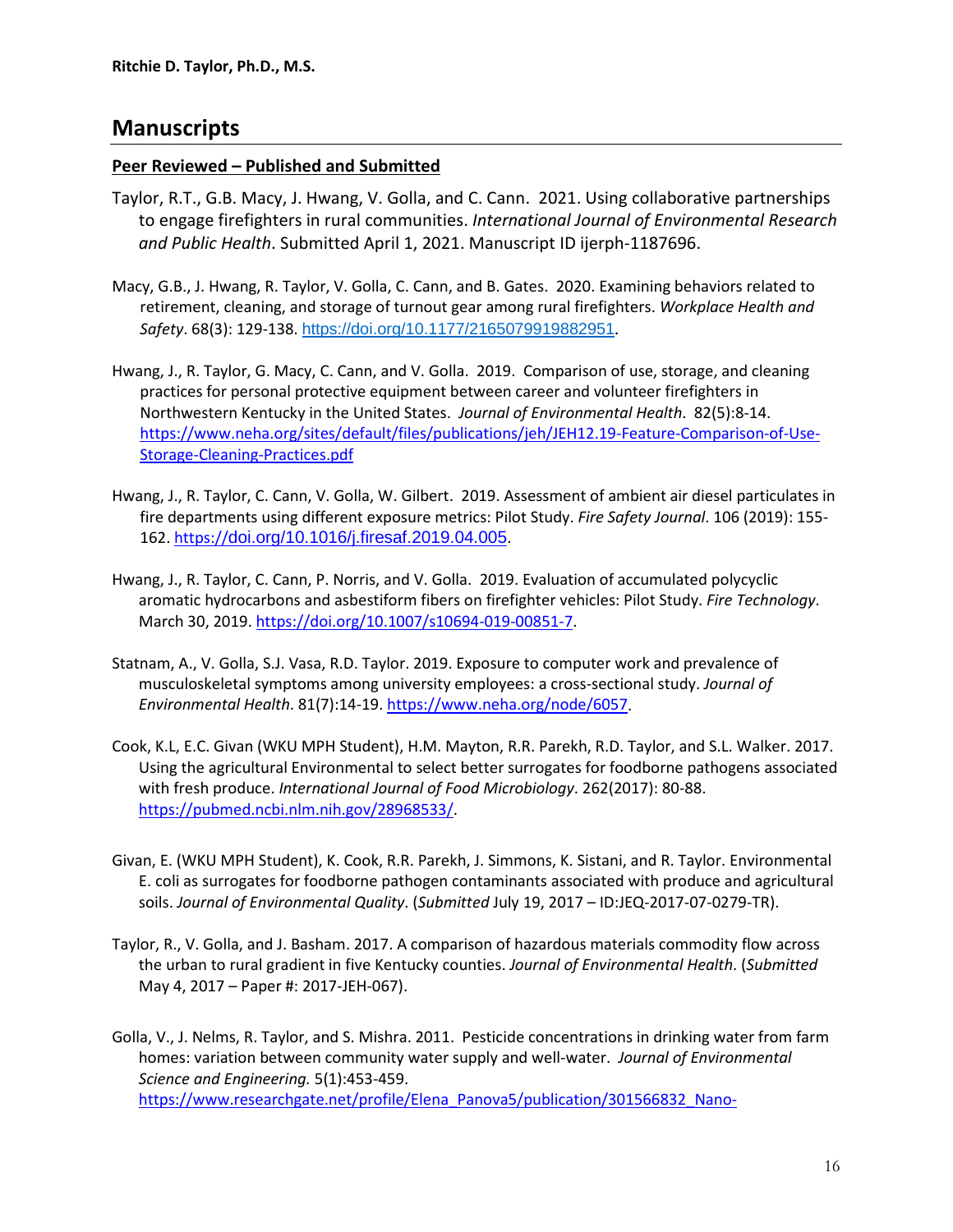[elemental\\_Geochemistry\\_of\\_Black\\_Shales/links/5bffafce92851c63cab02536/Nano-elemental-](https://www.researchgate.net/profile/Elena_Panova5/publication/301566832_Nano-elemental_Geochemistry_of_Black_Shales/links/5bffafce92851c63cab02536/Nano-elemental-Geochemistry-of-Black-Shales.pdf#page=14)[Geochemistry-of-Black-Shales.pdf#page=14](https://www.researchgate.net/profile/Elena_Panova5/publication/301566832_Nano-elemental_Geochemistry_of_Black_Shales/links/5bffafce92851c63cab02536/Nano-elemental-Geochemistry-of-Black-Shales.pdf#page=14)

- Brooks, B.W., J.T. Scott, M.G. Forbes, T.W. Valenti, Jr., J.K. Stanley, R.D. Doyle, K.E. Dean, J. Patek, R.M. Palachek, R.D. Taylor, and L. Koenig. 2008. Reservoir zonation and water quality. *Lakeline*. 28(4):39- 43.
- Brooks, B.W., T.M. Riley, and R.D. Taylor. 2006. Water Quality of effluent-dominated ecosystems: ecotoxicological, hydrological, and management considerations. *Hydrobiologia*. Special Issue, Water Quality: from Assessments and Ecotoxicology to Remediation. 556:365-379. [https://link.springer.com/article/10.1007/s10750-004-0189-7.](https://link.springer.com/article/10.1007/s10750-004-0189-7)

Taylor, R.D., K..L. Dickson, and V. Golla. 2006. Drought induced dissolved oxygen dynamics of an effluent dominated stream entering a reservoir backwater and implications for environmental compliance. *Environmental Informatics Archives*. Vol. 4 (2006). https://www.researchgate.net/publication/291747125 Drought\_induced\_dissolved\_oxygen\_dynam ics of an effluent dominated stream entering a reservoir backwater and implications for env [ironmental\\_compliance.](https://www.researchgate.net/publication/291747125_Drought_induced_dissolved_oxygen_dynamics_of_an_effluent_dominated_stream_entering_a_reservoir_backwater_and_implications_for_environmental_compliance)

- Taylor, R.D., E. Collins, J. Burns, and J. Willcox. 2005. Kentucky Pesticide Workgroup: An Integrated Approach to Source Water Protection in Kentucky's Agricultural Basins. *AWWA 2005 Source Water Protection Symposium Proceedings*. Palm Beach Gardens, FL. Edition: 2006 - CD-ROM ISBN 1583214135; Catalog No. 20610.
- Taylor, R.D., B.K. Firth, and S.T. McCormick. 1997. Algal Influences on the Assimilative Capacity of the Red River. *1997 Biological Sciences Symposium Proceedings*. Tappi Press. Session number 7-3. [https://imisrise.tappi.org/TAPPI/Products/BIO/BIO97235.aspx.](https://imisrise.tappi.org/TAPPI/Products/BIO/BIO97235.aspx)

### **Professional Articles – Peer Reviewed**

- Lyon, J.B., B. Tanner, and R.D. Taylor. 2004. Utilization of GIS Technology in Rural Water and Wastewater Systems: A Case Study of West McCracken Water District. *Waterproof*. Spring edition. pp. 10-11.
- Taylor, R.D. and J. Lyons. 2003. GIS and GPS Applications for Small Water Utilities. *Waterproof.*  Summer edition. p 13.
- Taylor, R.D. 2001. Partnerships to Assist Water Utilities: WKU and KRWA. *Waterproof*. Fall edition.
- Taylor, R.D. 2001. Developing Capacity: The Western Kentucky University Technical Assistance Center for Water Quality. *Waterproof*. Spring 2001. pp. 13-14.

### **Technical Reports**

Taylor, R.D., E. Sanyang, and J. Basham. "Progress Report for the WKU Environmental and Occupational Health Science NIOSH Training Program Grant". (2021). Submitted to the CDC, National Institute of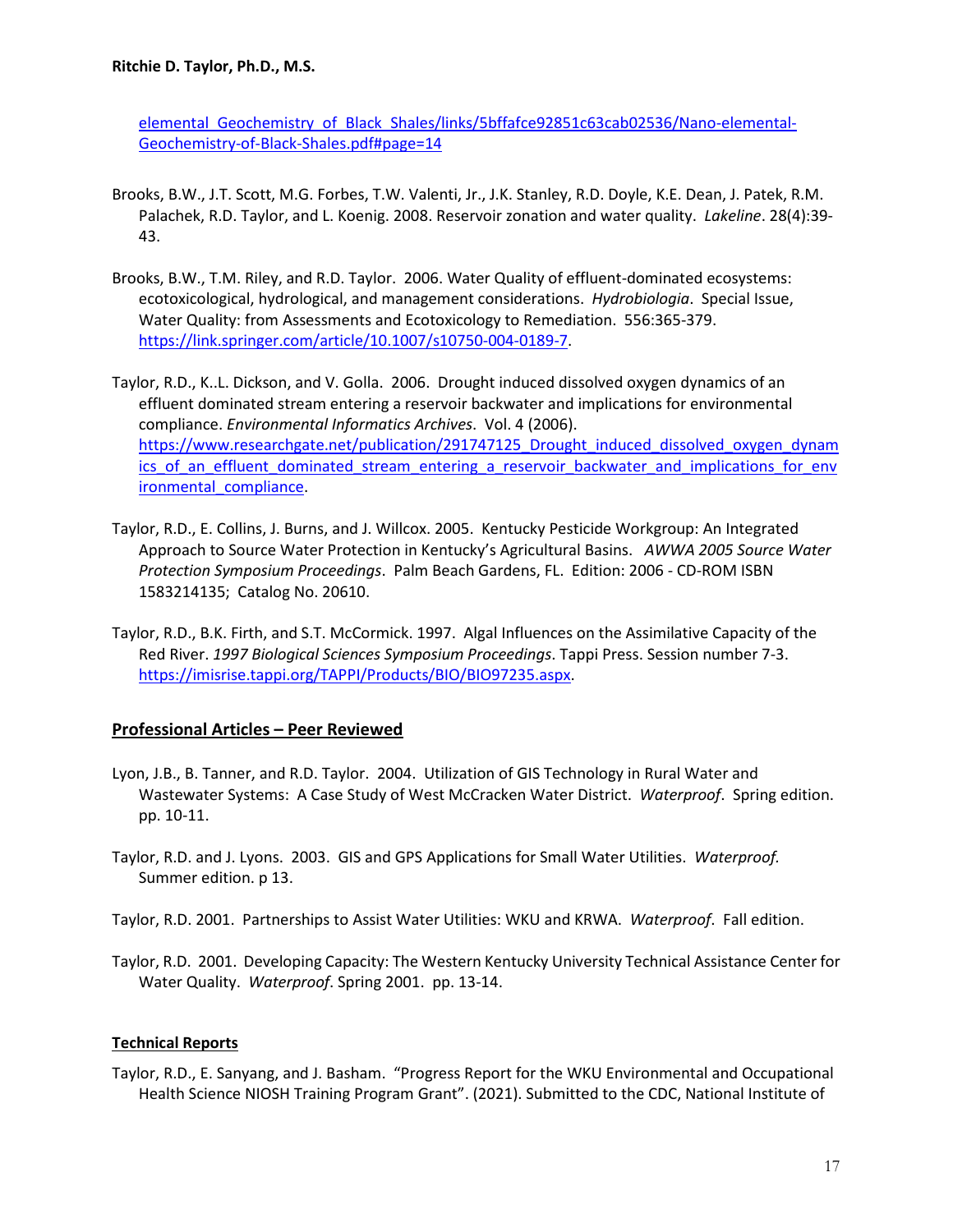Occupational Safety and Health. WKU Center for Environmental and Workplace Health, College of Health and Human Services, Department of Public Health. Bowling Green, KY.

- Taylor, R.D., E. Sanyang, and J. Basham. "Annual Report for the WKU Environmental and Occupational Health Science NIOSH Training Program Grant". (2020). Submitted to the National Institute of Occupational Safety and Health. WKU Center for Environmental and Workplace Health, College of Health and Human Services, Department of Public Health. Bowling Green, KY.
- Taylor, R.D., J.R. Basham, E. Sanyang, and W. Gilbert (student). (2020). "Scott County, Kentucky Hazardous Materials Commodity Flow Study". Submitted to Kentucky Emergency Management and Scott County Emergency Management Agency. WKU, Department of Public Health, Environmental and Occupational Health Science. Bowling Green, KY.
- Taylor, R.D., J.R. Basham, V. Golla, W. Gilbert (student), A. Joshi (student), L. Cheek (student) and S. Davis (student). (2019). "Assessment of Diesel Particulate Matter in City of Bowling Green Fire Stations". Submitted to the City of Bowling Green, KY. WKU, Department of Public Health, Environmental and Occupational Health Science. Bowling Green, KY.
- Taylor, R.D., E. Sanyang, C.M. Watkins, G.M. Macy, and J.R. Basham. "Center for Environmental and Workplace Health: FY 2018 Annual Report". (2019). WKU Center for Environmental and Workplace Health, College of Health and Human Services, Department of Public Health. Bowling Green, KY.
- Taylor, R.D., E. Sanyang, and J. Basham. "Annual Report for the NIOSH Training Program Grant". (2019). Submitted to the National Institute of Occupational Safety and Health. WKU Center for Environmental and Workplace Health, College of Health and Human Services, Department of Public Health. Bowling Green, KY.
- Taylor, R.D., W. Gilbert (Student), F. Merkson (Student), and G. Patrick (Student). "Watershed Assessment for Stormwater Compliance, City of Goodlettsville, TN". (2019). *Watershed Health Assessments.* WKU Environmental and Occupational Health Science. Bowling Green, Kentucky.
- Taylor, R.D., W. Gilbert (Student), and F. Merkson (Student). "Evaluation of Water Quality Impacts from Construction Site Runoff in an Urban Stream, City of Goodlettsville, TN". (2019). *Watershed Health Assessments.* WKU Environmental and Occupational Health Science. Bowling Green, Kentucky.
- Golla, V., R.D. Taylor, J. Hwang, and J. Basham. "Annual Report for the NIOSH Training Program Grant". (2018). Submitted to the National Institute of Occupational Safety and Health. WKU Center for Environmental and Workplace Health, College of Health and Human Services, Department of Public Health. Bowling Green, KY.
- Taylor, R.D., J.R. Basham, and V. Golla. "Pike County, KY Hazardous Materials Commodity Flow Study". (2018). Submitted to Pike County Emergency Management and Kentucky Emergency Management. WKU Center for Environmental and Workplace Health, College of Health and Human Services, Department of Public Health. Bowling Green, Kentucky.
- Taylor, R.D., C.M. Watkins, G.M. Macy, J.R. Basham, C.M. Cann, and J. Hwang. "Center for Environmental and Workplace Health: FY 2018 Annual Report". (2018). WKU Center for Environmental and Workplace Health, College of Health and Human Services, Department of Public Health. Bowling Green, KY.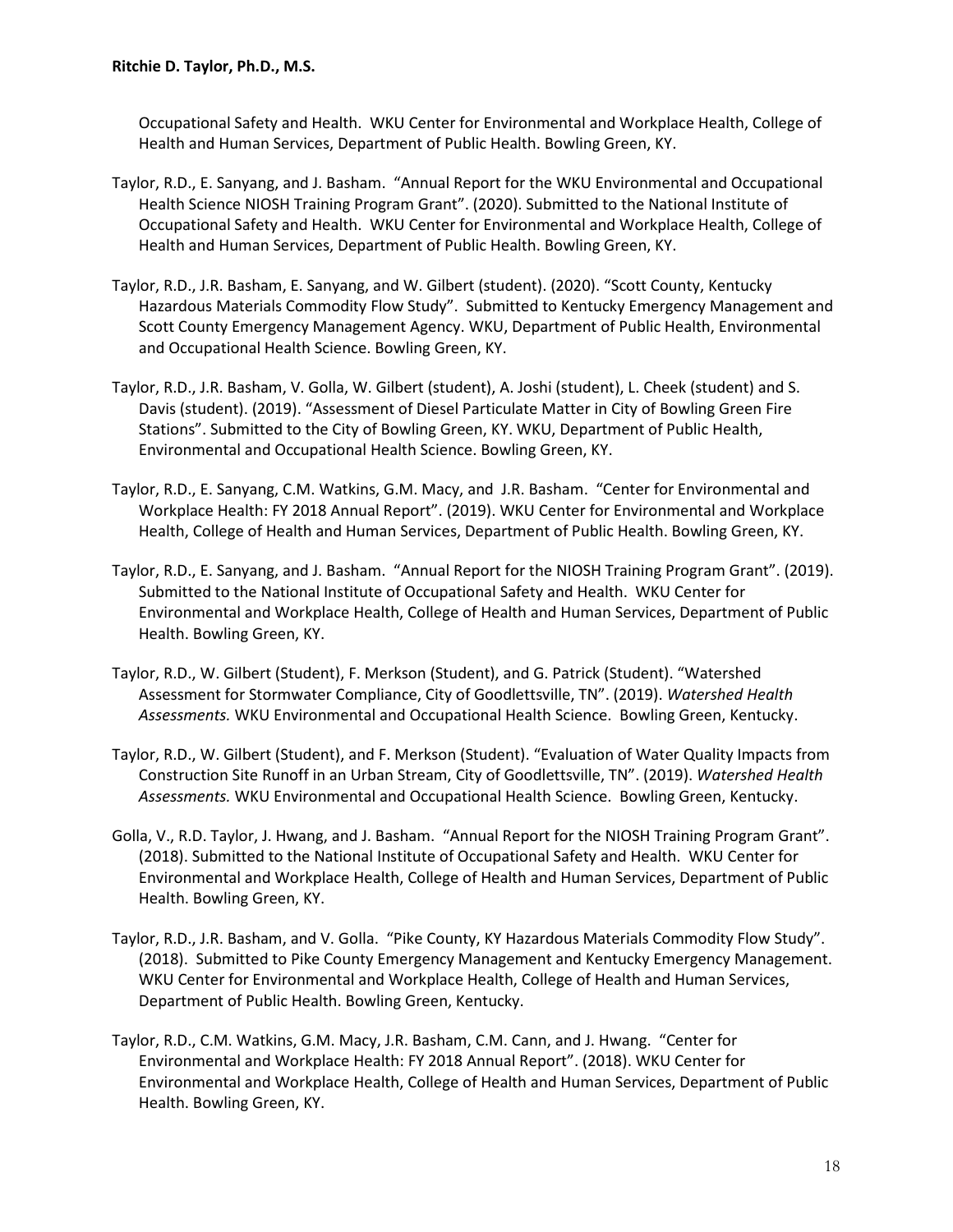- Golla, V., R.D. Taylor, J. Hwang, and J. Basham. "Annual Report for the NIOSH Training Program Grant". (2017). Submitted to the National Institute of Occupational Safety and Health. WKU Center for Environmental and Workplace Health, College of Health and Human Services, Department of Public Health. Bowling Green, KY.
- Taylor, R.D., N. Kruth (student), and R. Hunton (student). "Executive Summary and Final Report for the City of Portland, TN Watershed Health Assessments". (2017). WKU Center for Environmental and Workplace Health, College of Health and Human Services, Department of Public Health. Bowling Green, KY.
- Taylor, R.D. "Bioassessment of Streams within the City of Goodlettsville, TN". (2017). *Watershed Health Assessments.* WKU Environmental and Occupational Health Science. Bowling Green, Kentucky.
- Golla, V., R.D. Taylor, J. Hwang, and J. Basham. "Annual Report for the NIOSH Training Grant". (2017). Submitted to the National Institute of Occupational Safety and Health. WKU, Department of Public Health, Environmental and Occupational Health Science. Bowling Green, KY.
- Golla, V., R.D. Taylor, J. Hwang, and J. Basham. "Annual Report for the NIOSH Training Program Grant". (2016). Submitted to the National Institute of Occupational Safety and Health. WKU, Department of Public Health, Environmental and Occupational Health Science. Bowling Green, KY.
- Taylor, R.D., M. Shirley (student), and R. Lauth (student). "Watershed Health Assessment of the Manskers Creek Watershed, Goodlettsville, TN". (2016). WKU, Department of Public Health, Environmental Health and Occupational Health Science. Bowling Green, KY.
- Taylor, R.D., V. Golla, and J. Basham. "Shelby County, Kentucky hazardous materials commodity flow study". (2015). *Kentucky Emergency Management HAZMAT Commodity Flow Studies*. WKU, Henderson County Kentucky Emergency Management and Kentucky Emergency Management. Bowling Green, Kentucky.
- Taylor, R.D. "Bioassessment of streams within the City of Goodlettsville, TN". (2015). *Watershed Health Assessments.* WKU Environmental and Occupational Health Science. Bowling Green, Kentucky.
- Taylor, R. D., Golla, V., Brown, J., Makinen, B., Richards, C., and Bryant, M., "Madison County, Kentucky hazardous materials commodity flow analysis". (2014). *Public Health Faculty Publications.* Paper 7. [http://digitalcommons.wku.edu/public\\_hlth\\_fac\\_pub/7](http://digitalcommons.wku.edu/public_hlth_fac_pub/7)
- Golla, V., Taylor, R. D., and Brown, J, "Montgomery County, Kentucky hazardous materials commodity flow analysis 1". (2014). *Public Health Faculty Publications.* Paper 6. [http://digitalcommons.wku.edu/public\\_hlth\\_fac\\_pub/6](http://digitalcommons.wku.edu/public_hlth_fac_pub/6)
- Golla, V., Taylor, R. D.; and Brown, J., "Rowan County, Kentucky hazardous materials commodity flow analysis". (2014). *Public Health Faculty Publications.* Paper 5. http://digitalcommons.wku.edu/public\_hlth\_fac\_pub/5
- Golla, V., R.D. Taylor, J. Eagleson, E. Givan, and R. Payne. "Daviess County, Kentucky hazardous materials commodity flow study." (2013). *Kentucky Emergency Management HAZMAT Commodity Flow Studies*. WKU, Daviess County Kentucky Emergency Management and Kentucky Emergency Management. Bowling Green, Kentucky[. http://digitalcommons.wku.edu/public\\_hlth\\_fac\\_pub/11](http://digitalcommons.wku.edu/public_hlth_fac_pub/11)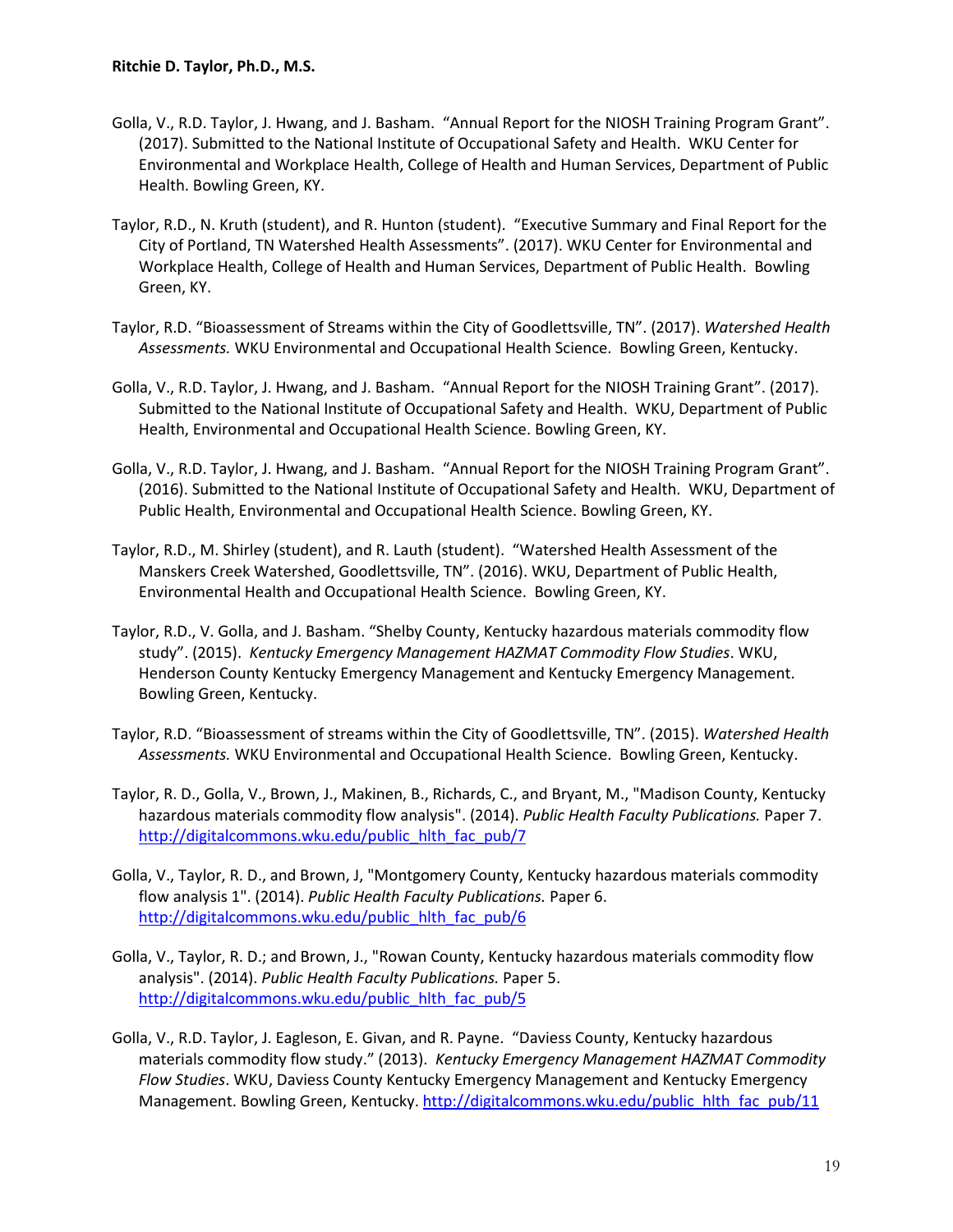- Taylor, V. Golla, J. Eagleson, E. Givan, and L. Koerber. "Henderson County, Kentucky hazardous materials commodity flow study. *Kentucky Emergency Management HAZMAT Commodity Flow Studies"*. (2013). WKU, Henderson County Kentucky Emergency Management and Kentucky Emergency Management. Bowling Green, Kentucky[. http://digitalcommons.wku.edu/public\\_hlth\\_fac\\_pub/10](http://digitalcommons.wku.edu/public_hlth_fac_pub/10)
- V. Golla, R.D. Taylor, J. Suhl, J. Eagleson, Roni Grigsby and P. Chaven. "Louisville/Jefferson County, Kentucky hazardous materials commodity flow study". (2012). *Kentucky Emergency Management HAZMAT Commodity Flow Studies*. WKU, Madison County Kentucky Emergency Management and Kentucky Emergency Management. Bowling Green, Kentucky. [http://digitalcommons.wku.edu/public\\_hlth\\_fac\\_pub/9](http://digitalcommons.wku.edu/public_hlth_fac_pub/9)
- Taylor, R.D., V. Golla, S. Advani, P. Gole, P. Chaven, C. , J.R. Brown and E.R. Barringer. "Madison County, Kentucky hazardous materials commodity flow study". (2011). *Kentucky Emergency Management HAZMAT Commodity Flow Studies*. WKU, Madison County Kentucky Emergency Management and Kentucky Emergency Management. Bowling Green, Kentucky. [http://digitalcommons.wku.edu/public\\_hlth\\_fac\\_pub/8](http://digitalcommons.wku.edu/public_hlth_fac_pub/8)
- Taylor, R.D., V. Golla, S. Advani, R. Nair, P. Gole, J.R. Brown and E.R. Barringer. "Hazardous materials commodity flow study of I-65 and the Natcher Parkway in Warren County, Kentucky". (2010). *Kentucky Emergency Management HAZMAT Commodity Flow Studies*. WKU, Warren County Kentucky Emergency Management and Kentucky Emergency Management. Bowling Green, Kentucky[. http://digitalcommons.wku.edu/public\\_hlth\\_fac\\_pub/4](http://digitalcommons.wku.edu/public_hlth_fac_pub/4)
- Taylor, R.D., B. Strenecky, J. Norris, M. Calico, D. Carter, E. Main, D.G. Wright, B. Petty, and M. Kerby. "Impact Belize: international health service learning program, 2010". (2010). Western Kentucky University. College of Health and Human Services.
- Taylor, R.D, B. Strenecky, J. Norris, M. Calico, D. Carter, B. Petty, M. Hill, and S. Ranapurwala. "Belize international health and human service learning program, 2009". (2009). Western Kentucky University, College of Health and Human Services.
- Taylor, R.D., J. White and T. Nicholson. "Radon GIS and zone maps for Kentucky". (2007). Western Kentucky University, Department of Public Health. Completed for Kentucky Department for Public Health.
- Taylor, R.D. and M. Hunt. "Final report: Kentucky nonpoint source education program for land use development". (2007). Western Kentucky University, Department of Public health. Report for Kentucky Division of Water, Kentucky Public Health and Environmental Health Protection Cabinet. Final report for grant funded 319 U.S. EPA project.
- Taylor, R.D., J. Burns, J. Nelms., and J. Brown. Source water protection program in the North Fork of the Kentucky River Basin. "2006". Western Kentucky University, Department of Public Health and Kentucky Rural Water Association. Report for Kentucky River Authority.
- Taylor, R.D., J. White and T. Nicholson. "Radon GIS and zone maps for Kentucky". (2006). Western Kentucky University, Department of Public Health. Completed for Kentucky Department for Public Health.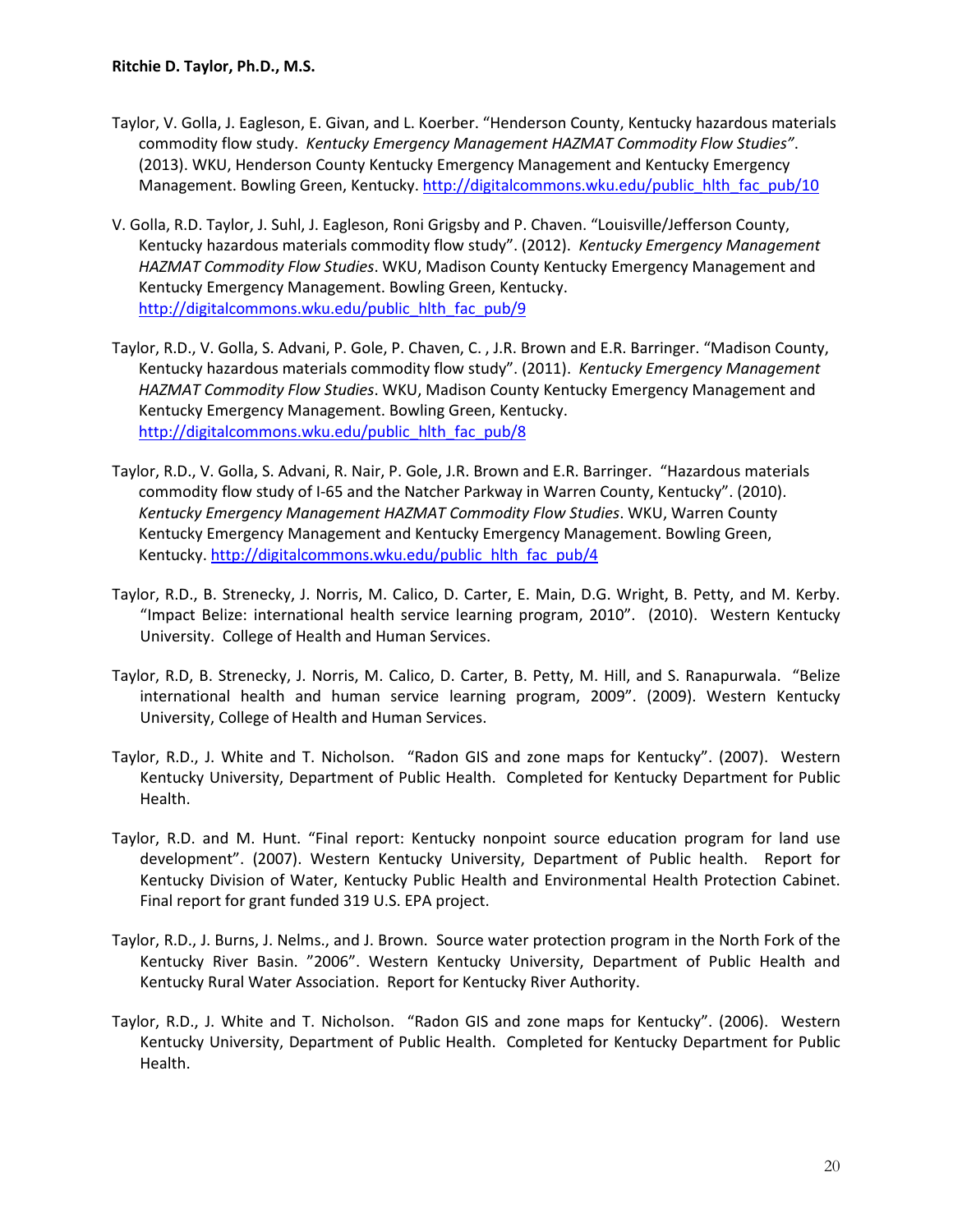- Taylor, R.D., J. White and T. Nicholson. "Radon GIS and zone maps for Kentucky". (2005). Western Kentucky University, Department of Public Health. Completed for Kentucky Department for Public Health.
- Taylor, R.D., J. Burns, G. Larimore, and A. Lange. 2004. Assessment report of Kentucky River Authority assistance survey. Western Kentucky University, Department of Public Health and Kentucky Rural Water Association. Report for Kentucky River Authority.
- Taylor, R.D., J. White and T. Nicholson. "Radon GIS and zone maps for Kentucky". (2004). Western Kentucky University, Department of Public Health. Completed for Kentucky Department for Public Health.
- Taylor, R.D, K. Banks, and P.S. Aurora. "Water quality assessment and wasteload allocation for the proposed Clear Creek Water Reclamation Plant, City of Denton, Denton County, Texas". (2003). Western Kentucky University, Center for Water Resource Studies and City of Denton Water Resources Program. Report for NPDES permitting to TCEQ. WKUCWRS2003-001.
- Taylor, R.D., J. Burns, J. Willcox, and T. Lyons. 2003. "Source water assessment for the McCreary County Water District". (2003). Western Kentucky University, Center for Water Resource Studies and Kentucky Rural Water Association.
- O. Meier, C. Groves, Taylor, R.D., S. Wallace, A. Lange, P. East, J. Jack, and S. Grubbs. "Western Kentucky University Technical Assistance Center for Water Quality: quarterly reports". (2003). Western Kentucky University, Center for Water Resource Studies. Bowling Green, KY (for EPA Drinking Water Branch, Small Systems).
- O. Meier, C. Groves, Taylor, R.D., S. Wallace, A. Lange, P. East, J. Jack, and S. Grubbs. "Western Kentucky University Technical Assistance Center for Water Quality: annual report". (2002). Western Kentucky University, Center for Water Resource Studies. Bowling Green, KY (for EPA Drinking Water Branch, Small Systems).
- Taylor, R.D. and K.L. Dickson. Water quality modeling and characterization of Pecan Creek, Denton County Texas. (2001). University of North Texas, Institute of Applied Sciences. Denton, TX (for Trinity River Authority and Texas Natural Resource Conservation Commission).

### **Digital Media**

- Taylor, R.D. 2004. Partnerships for Source Water Protection. *Pesticide and Nutrient BMP's from the Classroom to the Field*. (2004). Kentucky Department of Agriculture. Environmental Education CD.
- Taylor, R.D. 2003. Agricultural Partnerships for Source Water Protection. *AWWA Source Water Protection Symposium Workshop*. (2003). CD Volume I, Materials for the Design of Best Management Practices for the Source Water Protection Workshop. U.S. EPA, Office of Ground Water and Drinking Water, Drinking Water Protection Division.

## **Scholarly Presentations**

**Selected Peer-reviewed Abstracts, Conference and Symposia Presentations**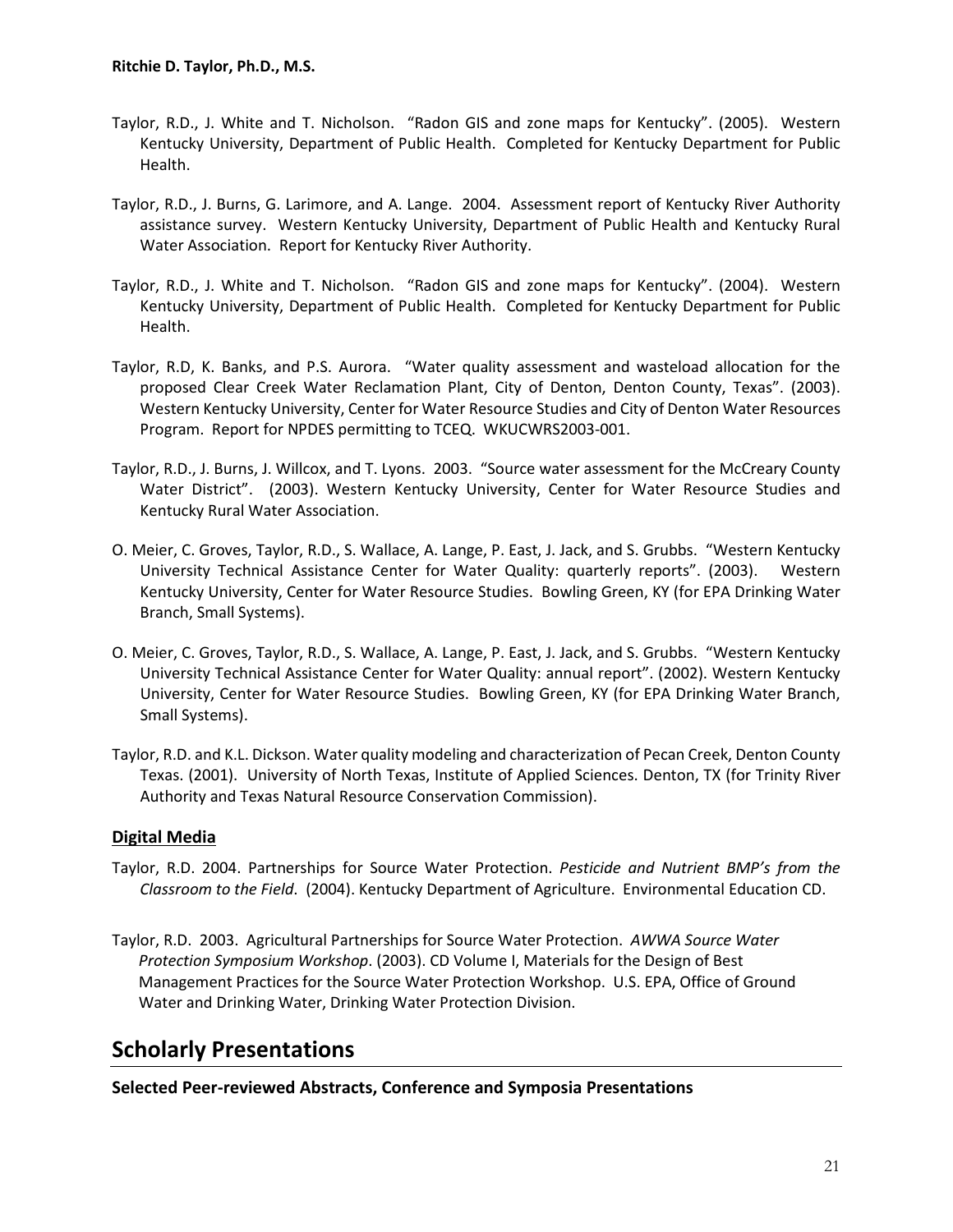- Sanyang, E., R. Taylor, G. Macy, A. Adams (student), V. Golla, R. Carrico, L. Huntington-Moskos. October 2021. Firefighter practice and exposure in response to COVID-19 in Northwestern Kentucky. CIEHS Research Symposium, Center for Integrative Environmental Health Sciences, University of Louisville, NIH funded Center. Louisville, KY.
- Sanyang, E., J.R. Basham, G. Macy, R.D. Taylor, and J.B. Richardson. October 2021. Workplace violence among young black workers ages 18-24 in Southcentral Kentucky. PRP Symposium, University of Cincinnati, NIOSH Education and Research Center. Cincinnati, OH.
- Gilbert, W. (student), M. Chaudhari (student) and R.D. Taylor. June 2020. Analysis of real-time particulate monitoring in career, volunteer, and mixed career-volunteer fire stations. AIHACE EXP 2020 – Virtual Annual Conference and Exhibition. American Industrial Hygiene Association. Falls Church, VA.
- Chaudhari, M. (student), W. Gilbert (student) and R.D. Taylor. June 2020. Evaluation of particulate matter concentrations in the day rooms of career, volunteer, and mixed career-volunteer fire stations. KPHA 2020, Virtual Annual Conference. Kentucky Public Health Association. Frankfort, KY.
- Hartman, S. (student), J.R. Basham, and R.D. Taylor. May 2020. Atrazine concentrations in public drinking water supplies in three Kentucky counties. KPHA 2020, Virtual Annual Conference. Kentucky Public Health Association. Frankfort, KY.
- Ibekwe, O. (student), R.D. Taylor, and W. Mkanta. November 2019. Evaluation of water fountains for secondary contamination: How safe is the quality of drinking water on-campus? APHA 2019, Annual Meeting and Expo. American Public Health Association. Philadelphia, PA.
- Gadde, D. (Student), V. Golla, R.D. Taylor, and X. Ding. November 2018. Assessment of ergonomics in Indian dental practice. APHA 2018, Annual Meeting and Expo. American Public Health Association. San Diego, CA.
- Hwang, J., R. Taylor, W. Gilbert (student), and V. Golla. October 2018. Assessment of diesel particulates using different exposure metrics: pilot study. PRP Symposium, University of Cincinnati, NIOSH Education and Research Center. Cincinnati, OH.
- Hwang, J., R. Taylor, C.M. Cann, P. Norris, and V. Golla. May 2018. Exposure to residual polycyclic aromatic hydrocarbons in firefighter vehicles: Pilot Study. American Industrial Hygiene Association, Annual Conference, AIHCE EXP 2018. Philadelphia, PA.
- Taylor, R.D. and J.R. Basham. February 2018. Hazardous Materials Commodity Transport in Kentucky and a Tool for Emergency Management. Kentucky Environmental Health Association, Annual Conference 2018. Bowling Green, KY. (Invited Speaker)
- Hwang, J., R. Taylor, V. Golla, and C.M. Cann. October 2017. Assessment of diesel particulates in fire departments using different exposure metrics. NIOSH PRP Symposium. University of Cincinnati.
- Hwang, J., R. Taylor, M. Cann, G. Macy, and V. Golla. April 2017. A Mixed-Methods Approach to Assessing Exposure of Firefighters in Kentucky to Fire Smoke and Occupational Air Contaminants. Council of State and Territorial Epidemiologists. 6<sup>th</sup> Annual Southeastern States Occupational Network (SouthON) Meeting. Nashville, TN.
- Stanam, A., V. Golla, S. Vasa, and R.D. Taylor. November 2017. Exposure to computer work and prevalence of musculoskeletal symptoms among university employees: a cross-sectional study. APHA 2018, Annual Meeting and Expo. American Public Health Association. Atlanta, GA.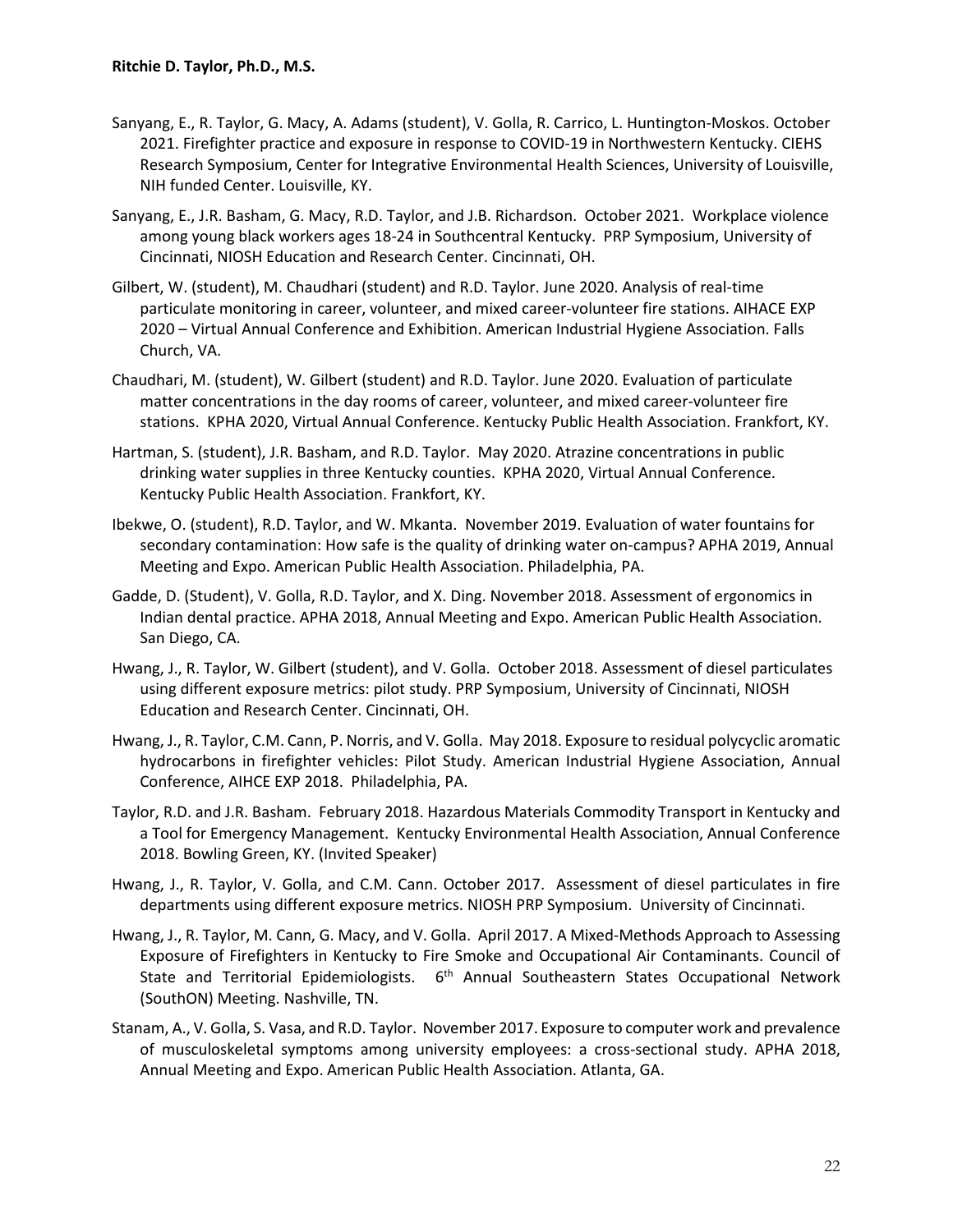- Basham, J.R., R. Taylor, and V. Golla. May 2016. A comparison of hazardous materials in five Kentucky counties: urban vs. rural gradient. American Industrial Hygiene Association Annual Conference and Exhibition. Baltimore, Maryland.
- Shirley, M. (student), R. Lauth (student), and R. Taylor. April 2016. Watershed Health Assessment for a Small MS4 in the Mansker Creek Watershed. Western Kentucky University Student Research Conference. Bowling Green, KY.
- Taylor, R., M. Shirley (student), and R. Lauth. April 2016. Watershed health as a model for human health protection and water quality. Kentucky Public Health Association Annual Conference. Owensboro, KY.
- Cook, K., R. Taylor, and E. Givan (student). June 2015. Selection of *E. coli* surrogates with attachment and survival patterns similar to pathogens associated with produce. *CPS Produce Research Safety Annual Symposium*. Atlanta, GA.
- Givan, E. (student), R. Taylor, and K. Cook. April 2014. Selection of *E. coli* surrogates for Produce Safety. *Kentucky Public Health Association, Annual Conference*. Owensboro, KY.
- Grigsby, R. (student) and R. Taylor. March 2013. Occurrence of Synthetic Estrogen in Surface Water, Sourcewater and Drinking Water in the Barren River Watershed. *Kentucky Water Resources Research Symposium.* Lexington, KY.
- Taylor, R.D., J.R. Brown (student), A. Murray and K. Smith. November 2012. An innovative approach to service learning and watershed management. *American Water Resources Annual Conference.* American Water Resources Association. Jacksonville, FL.
- Ibekwe, O. (student), R.D. Taylor and W. Mkanta. November 2012. Assessment of the drinking water quality from on-campus water fountains. *APHA 140th Annual Meeting and Expo.* American Public Health Association. San Francisco, CA.
- Chavan, P. (student), V. Golla, R.D. Taylor and C. Ellis (student). April 2012. Hazardous material commodity flow analysis in Madison County, Kentucky. *KPHA Annual Meeting.* Kentucky Public Health Association. Louisville, KY.
- Brown, J.R. (student), R.D. Taylor, E.R. Barringer (student). April 2012. Water quality measurements as a tool to assess stormwater Impacts. *KPHA Annual Meeting.* Kentucky Public Health Association. Louisville, KY.
- Taylor, R.D., V. Golla, and S. Advani (student). 2011. November 2012. Hazardous materials commodity flow analysis: Warren County, Kentucky. *APHA 139th Annual Meeting and Expo.* American Public Health Association. Washington, D.C.
- Advani, S. (student), R.D. Taylor and V. Golla. April 2011. Commodity flow of hazardous materials in Warren County, Kentucky. *KPHA Annual Meeting.* Kentucky Public Health Association. Louisville, KY.
- Taylor, R.D., B. Strenecky, D. Carter, B. Petty, D.G. Wright, M.E. Main, M.B. Kerby, J. Norris (student), M, Calico (student), and R. Nair (student). November 2010. *APHA 138th Annual Meeting and Expo.* American Public Health Association. Denver, CO.
- Kerby, M.B., D.G. Wright, M.E. Main, R.D. Taylor and D.M. Carter. June 2010. IMPACT Belize 2010. *8th Annual American Democracy Project National Meeting.* American Democracy Project and the American Association of State Colleges and Universities. Providence, RI.
- Taylor, R.D., S. Ranapurwala (student), and M. Hill (student). November 2009. Protection of Public Health and Capacity Development for a Rural Water System in Gales Point, Belize – An Environmental Health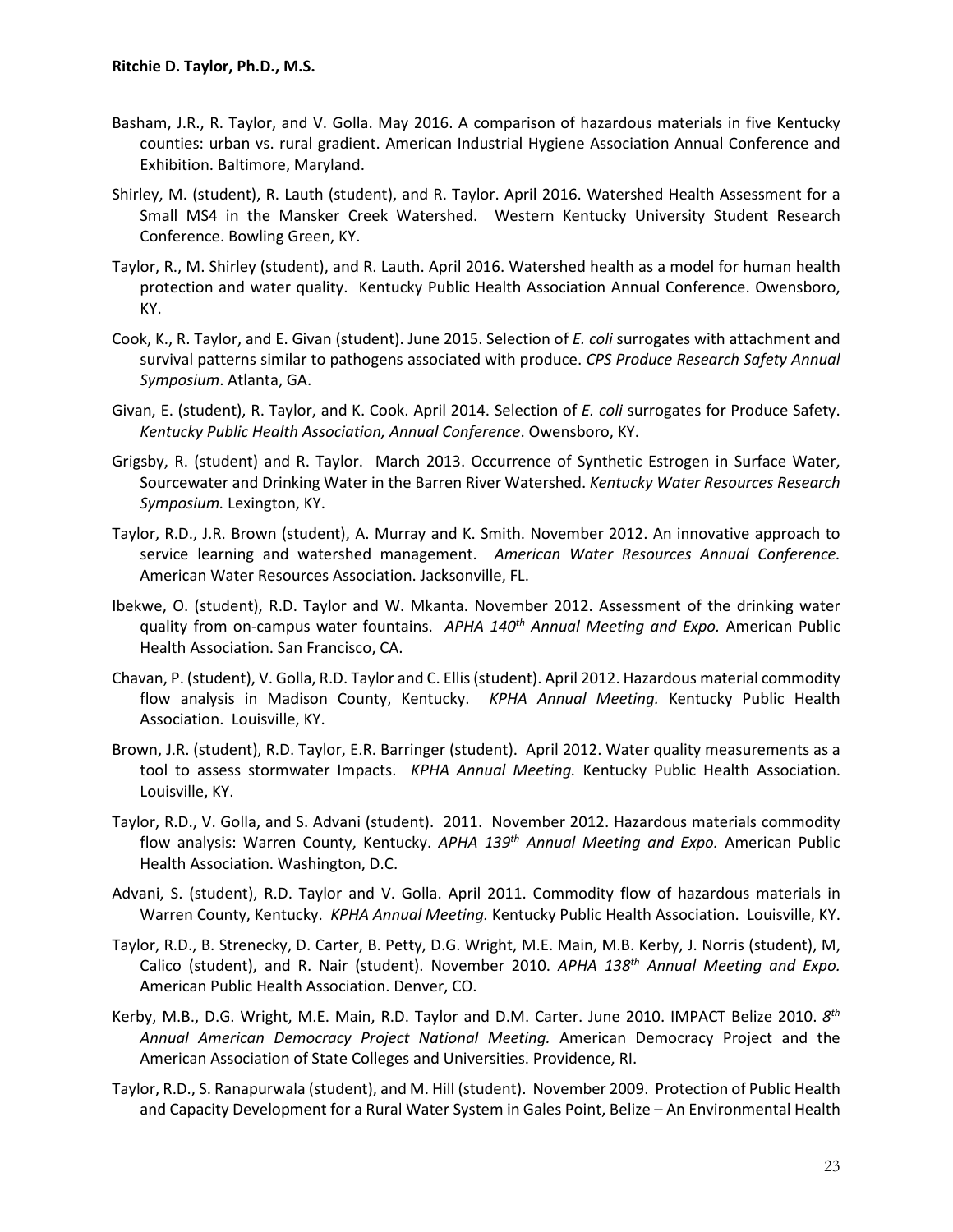Service Learning Project. American Public Health Association. APHA 137<sup>th</sup> Annual Meeting and Expo. Philadelphia, PA.

- Mishra, S. (student), V. Golla, R. Taylor, and J. Nelms (student). November 2008. Atrazine in Drinking Water: Exposure Assessment and Analysis. American Public Health Association. APHA 136<sup>th</sup> Annual Meeting and Expo. San Diego, CA.
- Taylor, R.D., V. Golla, J. Willcox, J. Nelms (student), and S. Melky (student). November 2007. An Integrated Approach to Source Water Protection and Awareness in Rural Agricultural Watersheds. American Public Health Association. *APHA 135th Annual Meeting and Exposition*. Washington, D.C.
- Kinkead, G. (student), R. Grigsby (student), B. Vickous (student), and R.D. Taylor. November 2007. A Hazardous Chemical Release Analysis and GIS for Environmental Protection and Emergency Management in Bowling Green and Warren County, Kentucky. *Southeast Regional Environmental Science and Health Symposium.* Centers for Disease Control, Atlanta, GA.
- Nelms, J. (student), Taylor, R.D., and V. Golla. November 2007. Sourcewater protection in rural agricultural watersheds in Kentucky and implications of atrazine monitoring. American Water Resources Association. AWRA Annual Water Resources Conference. Albuquerque, NM.
- Taylor, R.D., K..L. Dickson, and V. Golla. May 2006. Drought induced dissolved oxygen dynamics of an effluent dominated stream entering a reservoir backwater and implications for environmental compliance. *5th International Conference on Environmental Informatics*. Vol. 4 (2006). Presentation of paper # 94. http://www.iseis.org/Events/ISEIS2006/confPapers.htm#wwt
- Taylor, R.D., E. Collins, and J. Burns. January 2005. Kentucky Pesticide Workgroup: An Integrated Approach to Source Water Protection in Kentucky's Agricultural Basins. *AWWA 2005 Source Water Protection Symposium.* Session T6 – Effective Partnerships for Protecting Source Water Part II. Palm Beach Gardens, FL.
- Taylor, R.D. and J. Willcox (student). November 2004. Partnerships for Source Water Protection in Agricultural Watersheds within Kentucky. *Public Health and the Environment*. APHA 132<sup>nd</sup> Annual Meeting and Exposition. Washington, D.C.

### **Selected Invited Presentations**

- Basta, T., Macy, G., Taylor, R., Basham, J.R., Watkins, C., and Sanyang, E. February 2021. The Center for Environmental and Workplace Health: Engaging Students and the Community through Focused Research, Training, and Outreach. The CHHS Research Seminar Series, WKU College of Health and Human Services. Bowling Green, KY. [https://www.youtube.com/watch?v=MlTvoq\\_GU0s](https://www.youtube.com/watch?v=MlTvoq_GU0s)
- Taylor, R.D. January 2021. NIOSH Training Program Grant at WKU and Recruitment of Underrepresented Minority Students. Centers for Disease Control and Prevention, National Institute of Occupational Safety and Health. NIOSH Training Program Grant Workgroup Video Conference. Atlanta, GA.
- Taylor, R.D. and Gilbert, W. (student). July 2019. Watershed Health in the Mansker Creek Watershed: Turbidity and Habitat Assessment Studies. Goodlettsville Stormwater Management Council. City of Goodlettsville, TN. City Hall, Goodlettsville, TN.
- Taylor, R.D. and J.R. Basham. January 2019. Assessment of Diesel Particulate Matter in City of Bowling Green Fire Stations. City of Bowling Green, KY. Fire Administration Building. Bowling Green, KY.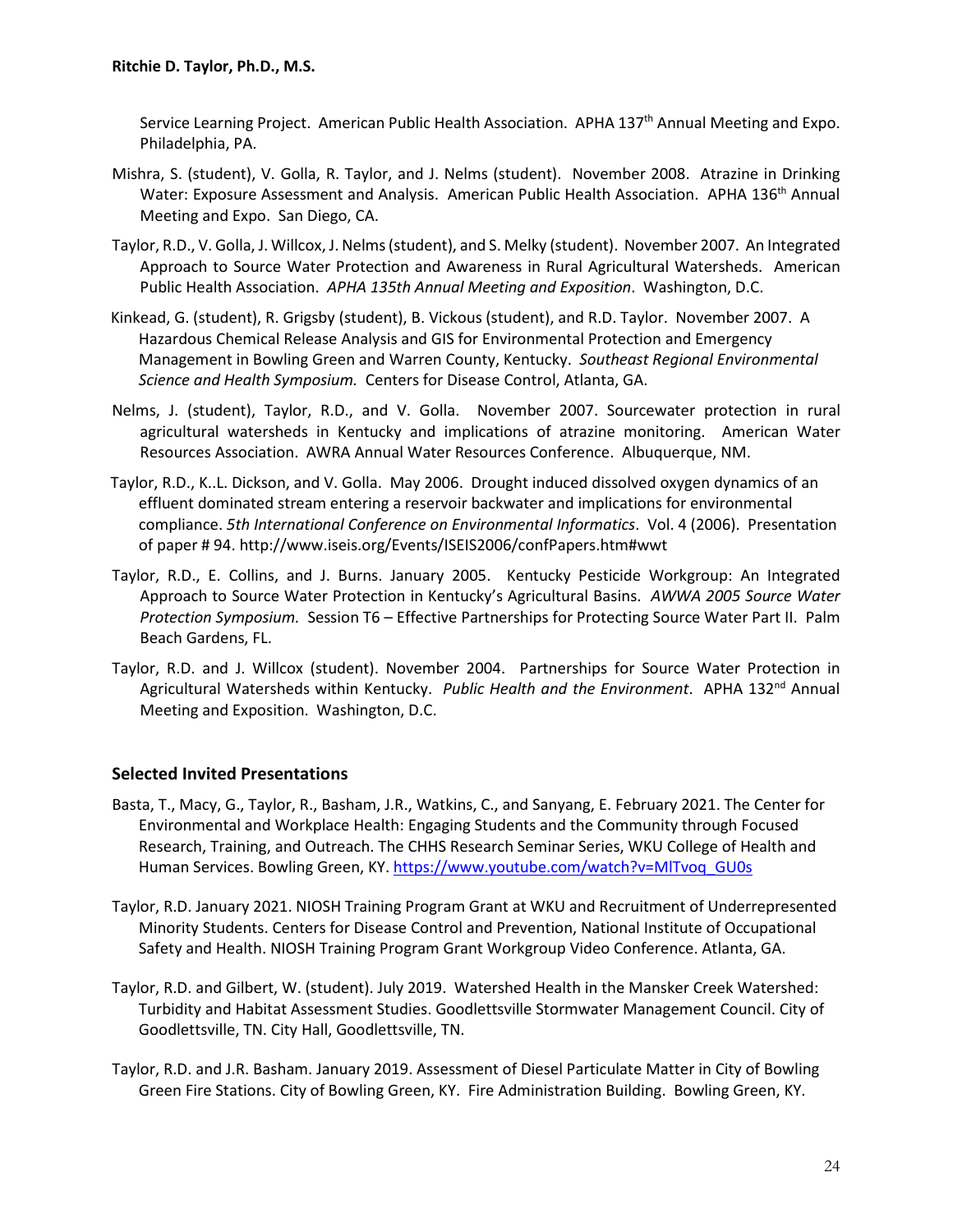- Taylor, R.D., J. Hwang, and G. Macy. 2018. Review of recent firefighter health studies conducted by Western Kentucky University. Kentucky Fire Commission, Defend Yourself from Carcinogens, Learn What You Can Do. State Fire Training Center, # 6. Louisville, KY.
- Basham, J.R. and R.D. Taylor. 2018. Green River Watershed Water Quality Data Review 2018. Green River Watershed Watch Annual Conference. Bowling Green, KY.
- Basham, J.R. and R.D. Taylor. 2018. Oldham County, KY Hazmat Commodity Flow Study. Oldham County Local Emergency Planning Commission, January Meeting. Oldham County Emergency Management. LaGrange, KY.
- Taylor, R.D., J. Hwang, G.M. Macy, J.R. Basham, and C.M. Watkins. 2018. Firefighter Health Research: WKU Center for Environmental and Workplace Health. Plenary Address at the Bryant Stiles Officers School, Kentucky Fire Commission Assembly. Owensboro Convention Center, Owensboro, KY.
- Taylor, R.D., W. Mkanta, J. Hwang, D. Babb, K.J. Crandall, and L. Winchester. 2018. How to Prepare A Successful RCAP Application. CHHS Research Methods Workshop. WKU College of Health and Human Services. Bowling Green, KY.
- Taylor, R.D. and J.R. Basham. 2018. Citizen Science: Assessing Watershed Health. Green River Watershed Watch Annual Conference. Bowling Green, KY.
- Basham, J.R. and R.D. Taylor. 2017. Hazardous Materials Commodity Flow Studies in Kentucky and Future Directions. Kentucky Emergency Response Commission, Kentucky Emergency Management. Versailles, KY.
- Hwang, J. and R.D. Taylor. 2017. Firefighters, Occupational Exposures and Lessons Learned in Northwester Kentucky. CHHS Works in Progress Workshop. WKU College of Health and Human Services. Bowling Green, KY.
- Taylor, R.D. and J. Basham. 2016. Comparison of Hazardous Materials Commodity Flow Studies in Five Kentucky Counties: Urban vs Rural Gradient. Kentucky Governor's Emergency Management Workshop, Kentucky Emergency Management. Louisville, KY.
- Taylor, R.D. and J. Basham. 2016. Hazardous Materials Commodity Flow Studies, Future Needs, and New Directions. Kentucky Governor's Emergency Management Workshop, Kentucky Emergency Management. Louisville, KY.
- Taylor, R.D. and J. Basham. 2016. Hazardous Materials Commodity Flow Study. Kentucky Governor's Emergency Management Workshop, Kentucky Emergency Management. Louisville, KY.
- Taylor, R.D. and J. Basham. 2016. Rural to Urban Gradient Hazmat Commodity Flow Study in Western Kentucky. Kentucky Emergency Management Workgroup. Frankfort, KY.
- Taylor, R.D. and M. Shirley. 2016. Watershed Health Assessment in the Mansker Creek Watershed. Middle Tennessee Stormwater Association. Quarterly Meeting. White House, TN.
- Groves, C. and R.D. Taylor. 2015. Karst and Human Health Considerations. Tennessee Stormwater Association Workshop: Stormwater and Karst Geology. Lebanon, TN.
- Taylor, R.D., V. Golla, and J. Eagleson. 2013. Henderson County, Kentucky Hazardous Materials Commodity Flow. Henderson County Emergency Management and Local Emergency Planning Committee, Quarterly Meeting. Henderson, KY.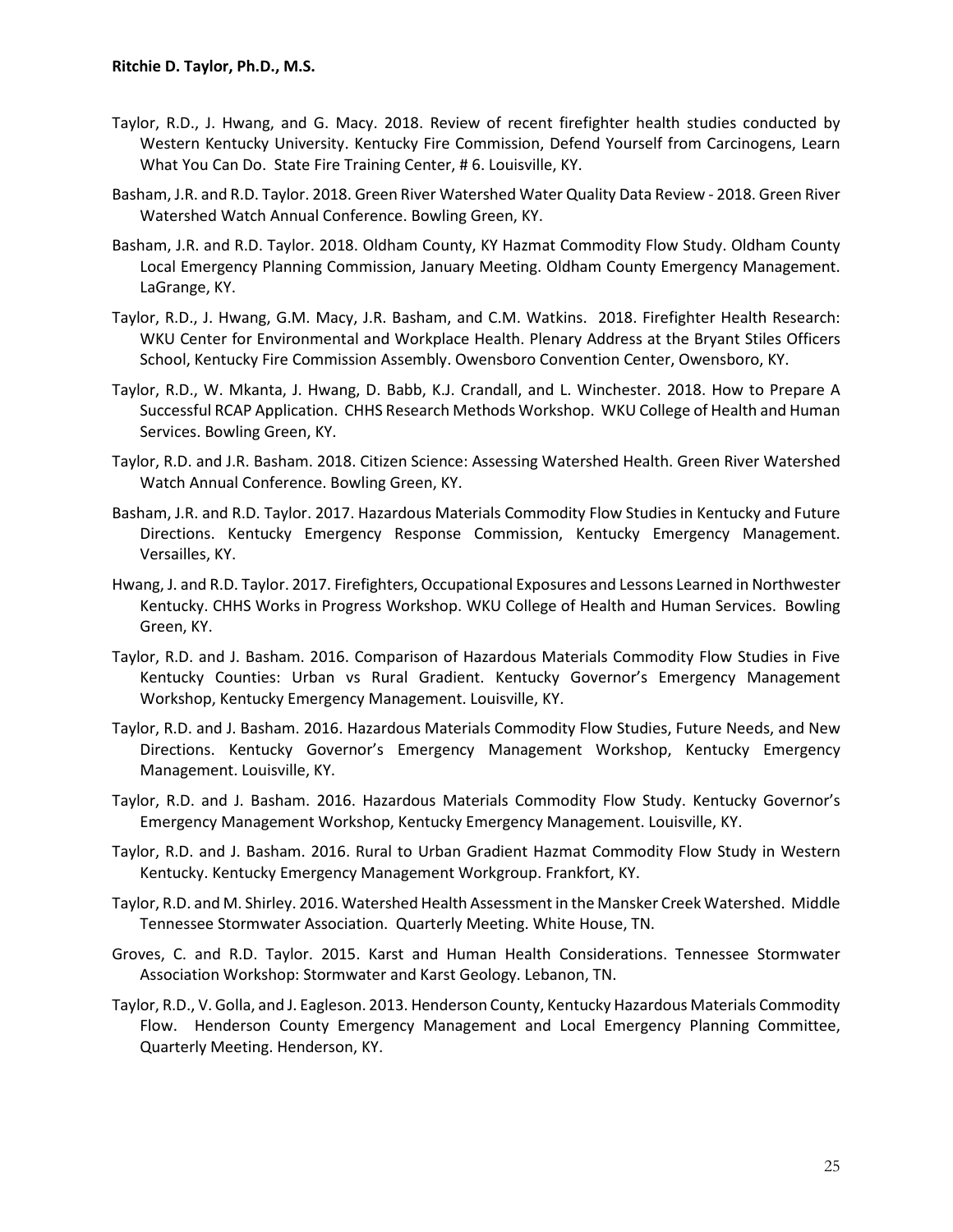- Taylor, R.D., V. Golla, and J. Eagleson. 2013. Daviess County, Kentucky Hazardous Materials Commodity Flow. Daviess County Emergency Management and Local Emergency Planning Committee, Quarterly Meeting. Owensboro, KY.
- Taylor, R.D. and V. Golla. 2013. Conducting a Hazardous Materials Commodity Flow Study in Your Community. Kentucky Emergency Management, Commonwealth Emergency Response Commission, Quarterly Meeting. Frankfort, KY.
- Taylor, R.D. and V. Golla. 2012. Louisville/Jefferson County Hazardous Materials Commodity Flow Study. Louisville/Jefferson County Local Emergency Planning Committee, Quarterly Meeting. Louisville, KY.
- Taylor, R.D. 2009. Belize International Health Service Learning. National Meeting for the \$100 Solution. Western Kentucky University, Alive Center.
- Taylor, R.D. 2008. International Environmental Service Learning: The Belize Experience. International Service Learning Symposium, Murray State University.
- Taylor, R.D. 2007. Communicating with students through online course content. WKU Online Teacher's Summer Workshop. Western Kentucky University. Online Teaching Panel Discussion.
- Golla, V., R.D. Taylor, and J. Nelms. 2007. Farm Families' Potential Exposures to Pesticides through Drinking Water. Kentucky Pesticide Workgroup, Spring Meeting. Frankfort, KY.
- Taylor, R.D. 2006. Reducing the Risks of Waterborne Illnesses and Improving Public Health in Gales Point, Belize. Rotary International Water Summit. Louisville, KY.
- Taylor, R.D. January April 2005 April 2006. Kentucky Pesticide Workgroup: Assisting Farmers and Rural Communities in the Protection of Drinking Water Supplies. In Cooperation with Kentucky Department of Agriculture. Five Regional Best Management Practices Workshops in Kentucky.
- Taylor, R.D. January 2005. Implementing Source Water Protection Programs in Rural Agricultural Communities. *AWWA 2005 Source Water Protection Symposium*. Best Management Practices Workshop. Palm Beach Gardens, FL.
- Taylor, R.D. 2004. Partnerships for Source Water Protection: Kentucky Case Studies. *AWWA Sources of Water Conference*. BMPs for Source Water Protection Workshop. Austin, Texas.
- Taylor, R.D. 2003. Developing Partnerships for Source Water Protection in Agricultural Basins. *USEPA National Source Water Protection Conference*. Leveraging Rural Partnerships, Session C4. Washington, D.C. http://www.epa.gov/safewater/protect/conference/presentations.html#c4
- Brooks, B., T. Riley, and R.D. Taylor. 2003. Water Quality of Effluent Dominated Ecosystems: Ecotoxicological, Hydrological, and Management Considerations. *North American Benthological Society, 5th International Poster Session Conference, Aquatic Ecosystems and Organisms*. Invited distant participants. Moscow, Russia.
- Taylor, R.D., P. East, and A. Lange. October 2002. The Utility Management Institute: Providing Opportunities for Capacity Development of Small Water Systems. Association of State Drinking Water Administrators, Annual Conference. Invited speaker. Salt Lake City, Utah.
- Taylor, R.D. April 2002. Assisting Small Systems in Capacity Development: the Technical Assistance Center for Water Quality at Western Kentucky University. EPA Region 4, State Water Administrators Workshop. Atlanta, GA.
- Taylor, R.D. April 2002. The Utility Management Institute and On-line Courses for Water Utility Managers. EPA Region 4 and 6, Capacity Development Workshop. Dallas, TX.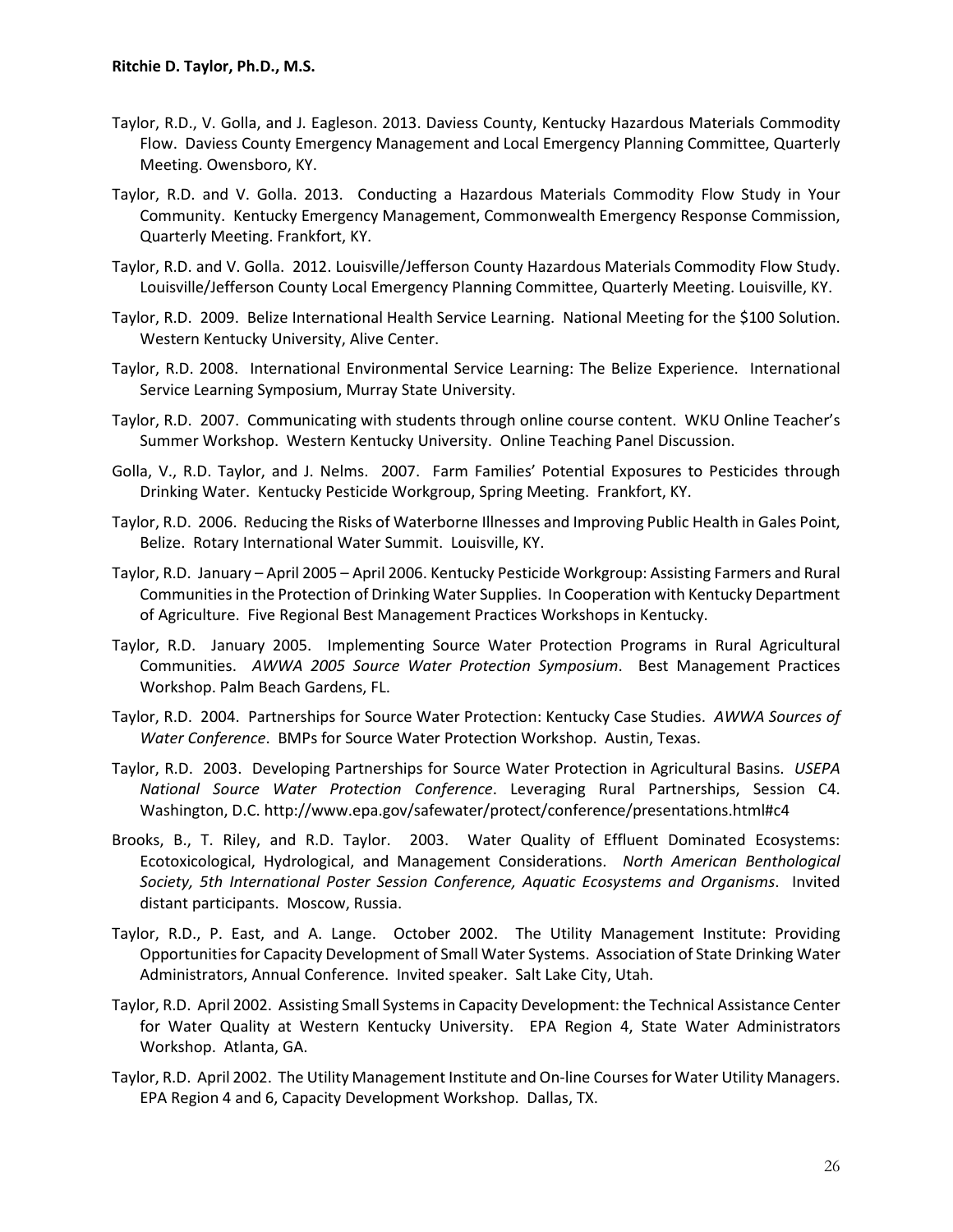- Taylor, R.D. April 2002. The Utility Management Institute and On-line Courses for Water Utility Managers. EPA Region 4 and 6, Capacity Development Workshop. Dallas, TX.
- Taylor, R.D. January 2002. Storm Water Management in Warren County, Kentucky. Warren County Planning and Zoning Commission, Training Session. Warren County KY Planning and Zoning.

#### **Professional Awards, Honors, and Service**

- Research Award, Prolific Research Grant Proposal Development, FY 2018. Awarded by Western Kentucky University, Office of Sponsored Programs.
- Chair, Firefighter Health Research Committee, Community Based Participatory Research, WKU and Green River Firefighters Association Partnership, September 2016 - Current
- Chair, Firefighter Health Research Committee, Community Based Participatory Research, WKU and City of Bowling Green Partnership, September 2018 - Current
- Appointed Member of University of Cincinnati, NIOSH Education and Research Center, Pilot Research Grant Committee, October 1, 2018 - Current
- Appointed Member of Supporting Heroes, Nonprofit Organization, Cancer Review Committee, August 1, 2018-Current
- Appointed Science Advisory Board Chair, Green River Watershed Watch, Member of Science Advisory Board, Kentucky Watershed Watch, August 1, 2017-Current
- Research Award, Prolific Research Grant Proposal Development, FY 2017. Awarded by Western Kentucky University, Office of Sponsored Programs.
- Research Award, Prolific Research Grant Proposal Development, FY 2016. Awarded by Western Kentucky University, Office of Sponsored Programs. December 7, 2016.
- Outstanding Faculty Award for Public Service, Western Kentucky University, College of Health and Human Services. 2014. This award is given to a faculty member in the College of Health and Human Services for distinguished activity in Public Service. Categories of public service, which are encompassed, include technical assistance services; consultation activities; service to public and professional organizations; special services to individual clients; and application of knowledge to the resolution of public problems.
- Bill Patton Environmental Service Award. 2013. Awarded by Kentucky Public Health Association. In honor of demonstrated exceptional performance, outstanding achievements and meritorious service in Environmental Services. Awarded for meritorious service and applied research in Kentucky communities focused on emergency preparedness and response to hazardous materials transport. April 18, 2013. Presented at the Kentucky Public Health Association Annual Conference, Louisville, KY.
- Most Prolific Proposer, WKU, College of Health and Human Services. 2012. Awarded by Western Kentucky University, Office of Sponsored Programs. November 26, 2012.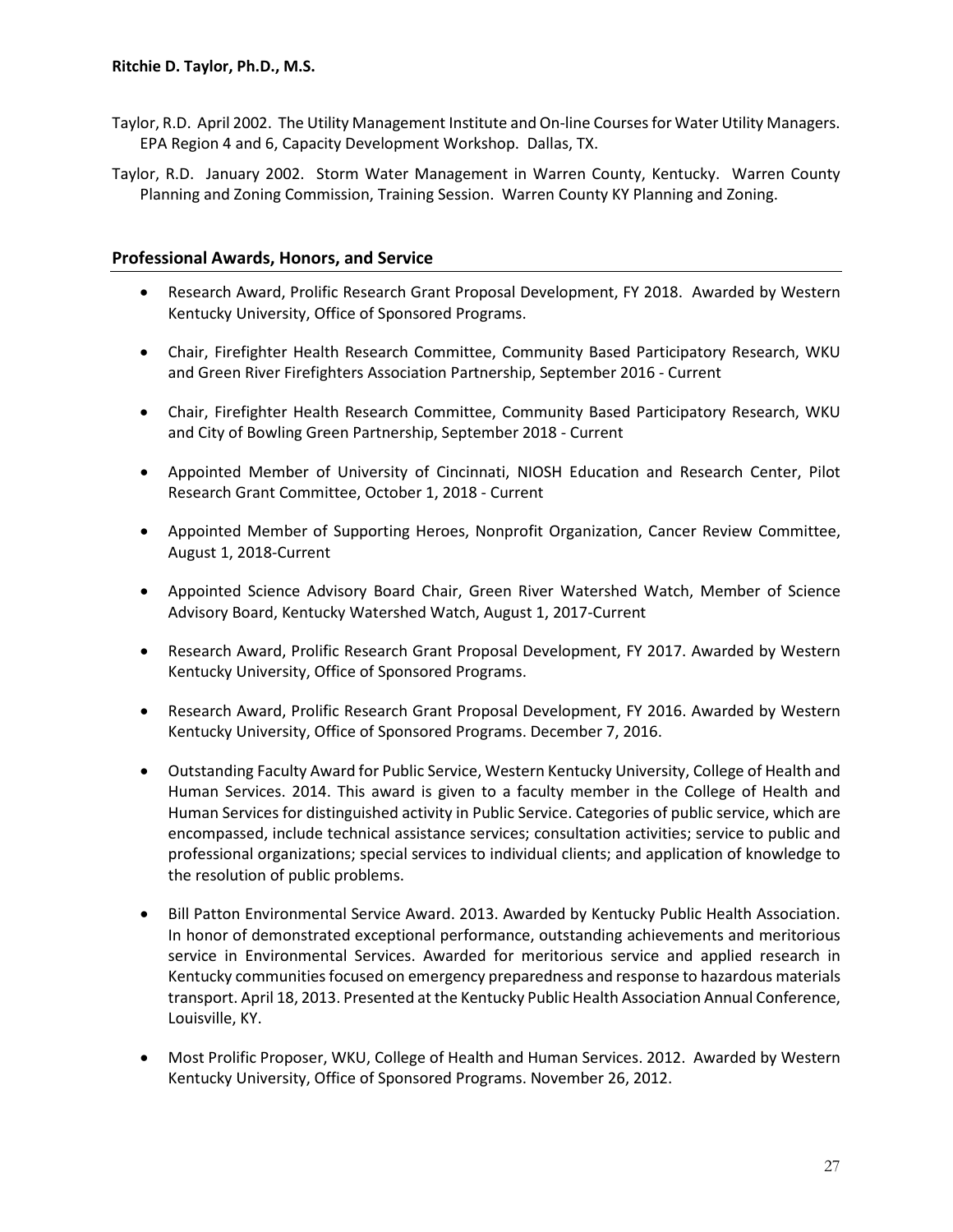- Award for Grant Funding at Western Kentucky University, 1.0 M Level, WKU Office of Sponsored Programs - 2001
- Social Contract with village of Gales Point, Belize. 2008.
- Moderator AWWA 2005 Source Water Protection Symposium Session T7 Land Use Issues on the Protection of Source Water
- Board of Directors, Kentucky Health and Safety Network 2005-2007
- Member of the Kentucky Pesticide Workgroup 2002-2008
- Member of the Watershed Trainers Group, Kentucky Division of Water 2006 2010
- Scientific Advisor, Rough River Source Water Protection Council 2003 2004
- Scientific Advisor, Lake Linville Watershed Protection Advisory Group 2005 2006
- Member of the KY Dept. of Agriculture's Pesticide and Nutrient BMP's Training Group –2005-2008
- Technical Advisor, City of Goodlettsville, Stormwater Management Program, 2006-Current
- Chair, Science Advisory Board, Green River Watershed Watch, 2017-Current
- Member, Science Advisory Board, Kentucky Watershed Watch, 2017-Current

#### **University Service**

- Director, WKU Center for Environmental and Workplace Health in the College of Health and Human Services (August 15, 2017 – Current) – Direct all aspects of planning, management, research, development, and outreach related to the Center. Research and outreach initiatives include Firefighter Health, Occupational Safety and Health, Environmental Health, Stormwater Management, Workplace Health Promotion, and Emergency Management and Preparedness.
- Director, Department of Public Health, Environmental and Occupational Health Science Programs (June 1, 2016 – Current) - Direct program curriculum development, manage program assessment, faculty development and mentoring, lead program faculty and collaboration, advise students, direct internship programs, strategic planning, and ensure attainment of program goals and objectives.
- Member, CHHS Strategic Plan Subcommittee, International Experiences and Study Away (November 1, 2016 – June 30, 2018) – Served to develop strategies to accomplish the international experiences and study away objectives stated in the CHHS 2016 Strategic Plan.
- Member, CHHS Strategic Plan Subcommittee, Research (November 1, 2016 Current) Serve to develop strategies to accomplish the research objectives stated in the CHHS 2016 Strategic Plan.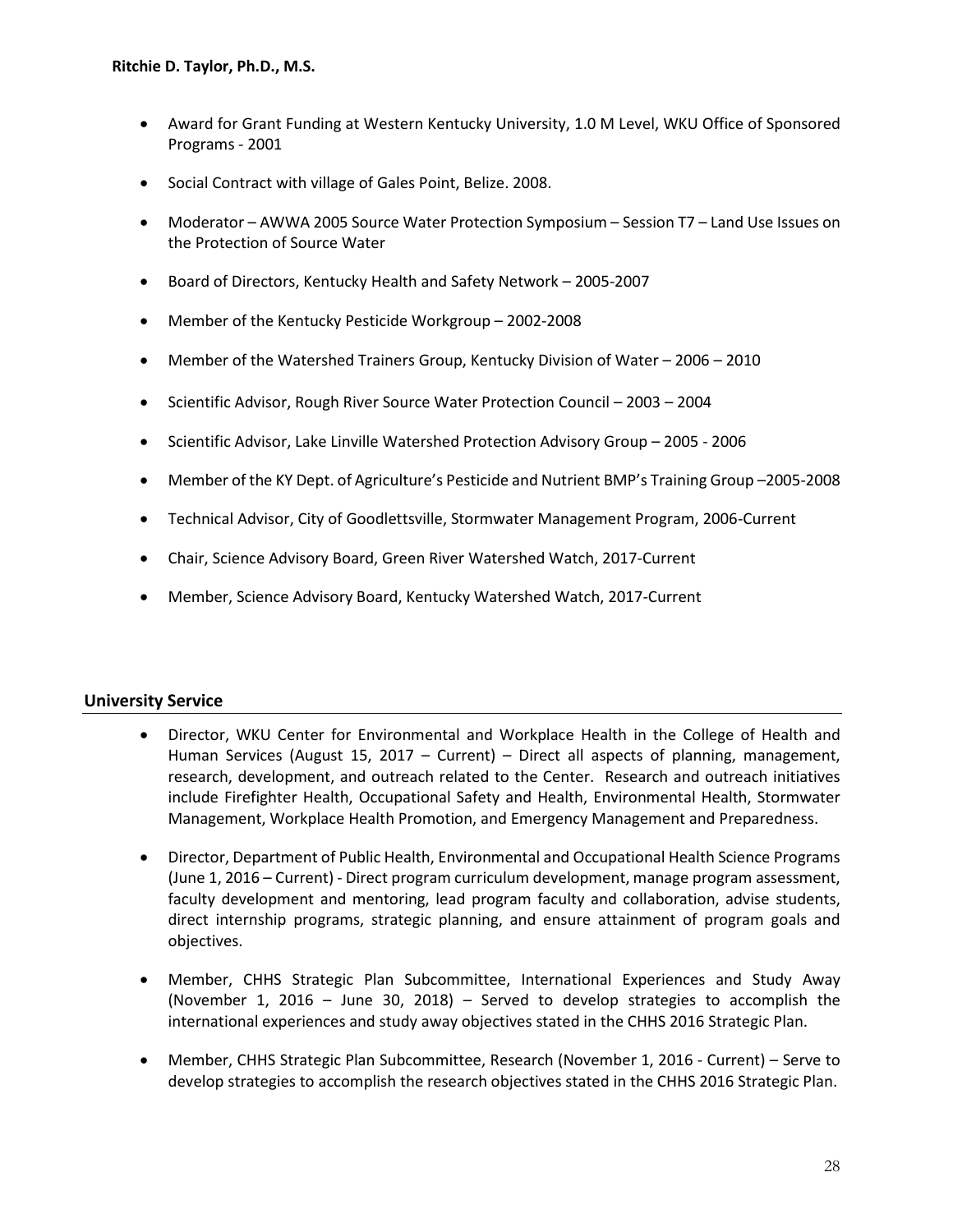- Member, CHHS Dean's Strategic Planning Committee Serve to develop a strategic plan for the College of Health and Human Services. (2016 - 2018). Reviewed and updated the 2006 strategic plan and revised vision, mission, and values.
- Chair, EOHS Assistant Professor Search Committee (October 15, 2017 May 15, 2018). Reviewed and interviewed candidates for the Assistant Professor tenure track position. Successful search. Dr. Edrisa Sanyang selected as the candidate for the position.
- Chair, EOHS Assistant Professor Search Committee (October 14, 2015 March 15, 2016). Reviewed and interviewed candidates for the Assistant Professor tenure track position. Successful search. Dr. Jooyeon Hwang selected as the candidate for the position.
- Environmental Institute Steering Committee (2013-2014) Development of an Environmental Institute at WKU for Research, Service, and Outreach, appointed by the Vice President for Research
- Public Health Committee (2003-Current) Development and review of Dept. of Public Health policies and procedures, curriculum review, and assessment of student and alumni data
- Master of Public Health Committee (2003-2017) Preparation of materials for CEPH accreditation of MPH program, graduate comprehensive exam, policies and procedures, program assessment, and evaluation of program goals and objectives
- Director, Dept. of Public Health, Environmental Health Science Program (2004-2012, 2014-May 31, 2016), faculty development and mentoring, undergraduate program and graduate MPH concentration, direct academic programs, advise students, manage internship program, market program to extended campuses, assess program, and develop business plans for future growth
- Member, WKU Graduate Faculty, 2003 current
- Member, WKU Graduate Council, 2009-2010
- Chair, Environmental and Occupational Health Science Committee, faculty development and mentoring, curriculum development and review, policies and procedures, development of a research agenda, space and facilities, program review and assessment – 2015 - Current
- Chair, Environmental Health Science Committee, faculty development and mentoring, curriculum development and review, policies and procedures, space and facilities, develop growth plans, and provide recommendations to Department Head, 2004 – 2012, 2014-2015
- College of Health and Human Services, Space and Facilities Committee, review space and facilities for CHHS, develop recommendations for space and facilities, and report findings to CHHS Dean, 2004-2012
- College of Health and Human Services, Graduate Curriculum Committee, Alternate Member, review graduate curriculum changes and make recommendations for graduate curriculum, 2012- Current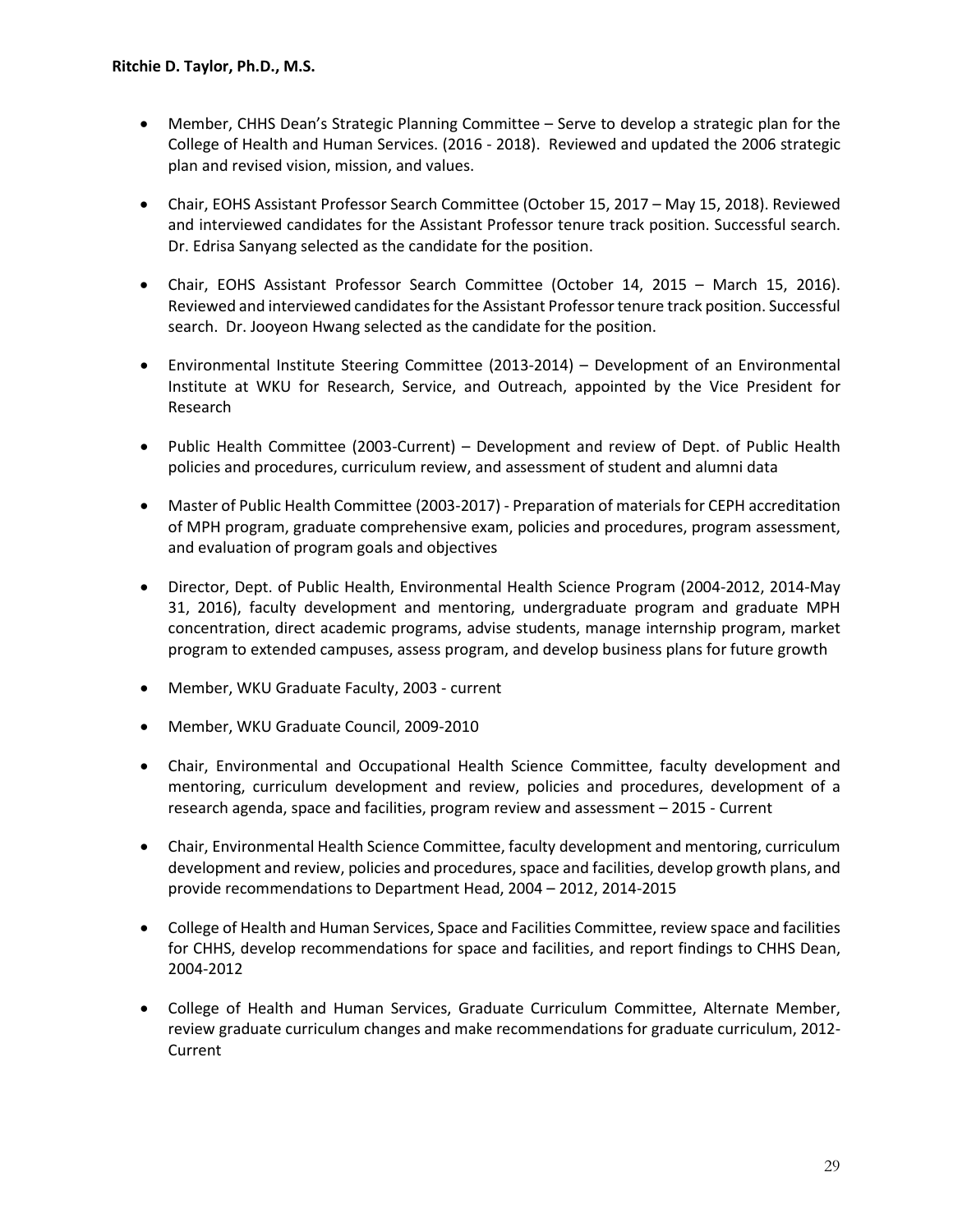• Environmental Health Science Student Association, Faculty Advisor, advise students on actions to attain the goals of the EHSSC Student Association, and direct service learning and research – 2012- Current

#### **Public and Community Service**

- Member, University of Louisville, Center for Integrative Environmental Health Sciences, External Advisory Board, 2020-Current
- Member, Technical Advisor, Kentucky Department of Public Health, Environmental Public Health Tracking Network, 2014-Current
- Technical Assistance to Kentucky Emergency Management, Hazardous Materials Emergency Preparedness, Development of Program Goals, Research Needs, and Program Proposals, 2010 – Current
- Technical Assistance to Communities Throughout Kentucky, Hazardous Materials Emergency Preparedness, 2010 – Current
- Technical Advisor for Stormwater and Watershed Management. Includes Student Research and Service Learning. City of Goodlettsville, TN. Public Works, Stormwater Management, 2010 – Current
- Technical Advisor for Stormwater and Watershed Management. Student Research and Service Learning. City of Portland, TN. Public Works, Stormwater Management, 2016 – Current
- Technical Advisor for Stormwater and Watershed Management. Includes Student Research and Service Learning. City of Millersville, TN. Public Works, Stormwater Management, 2010 – 2015
- Technical Assistance to Warren County Emergency Management, Local Emergency Planning Committee, Development of Grant Proposal for Hazardous Chemical Transport and Safety in Warren County, KY, Spring 2010
- Technical Assistance to City of Bowling Green, Public Works Department, Stormwater Management Program, Illicit Discharge Detection, Directed Student Research and Service Learning Project, Fall 2007 – 2008
- Technical Assistance to Warren County, Kentucky, Stormwater Management Program, Illicit Discharge Detection, Directed Student Research and Service Learning Projects, Assistance with Household Hazardous Waste Day, Fall 2013 – Current
- Technical Assistance to City of Bowling Green and Warren County, Emergency Management Program, Analysis of Hazardous Chemical Use and Transportation in Bowling Green and Warren County, Directed Student Research and Service Learning Project, Spring 2006-2007
- Scientific Advisor and Technical Assistance to water systems and communities in rural Kentucky for Source Water Protection and Water Quality Issues – 2000 - Current
- Volunteer, Science Lab Volunteer Lecturer and Classroom Volunteer, McNeill Elementary School, 2001-2007
- Deacon, Teacher, Missionary and Volunteer, Eastwood Baptist Church, Bowling Green, KY, 2001 – 2021
- Volunteer and Missionary, Hillvue Heights Church, Bowling Green, KY, 2021-Current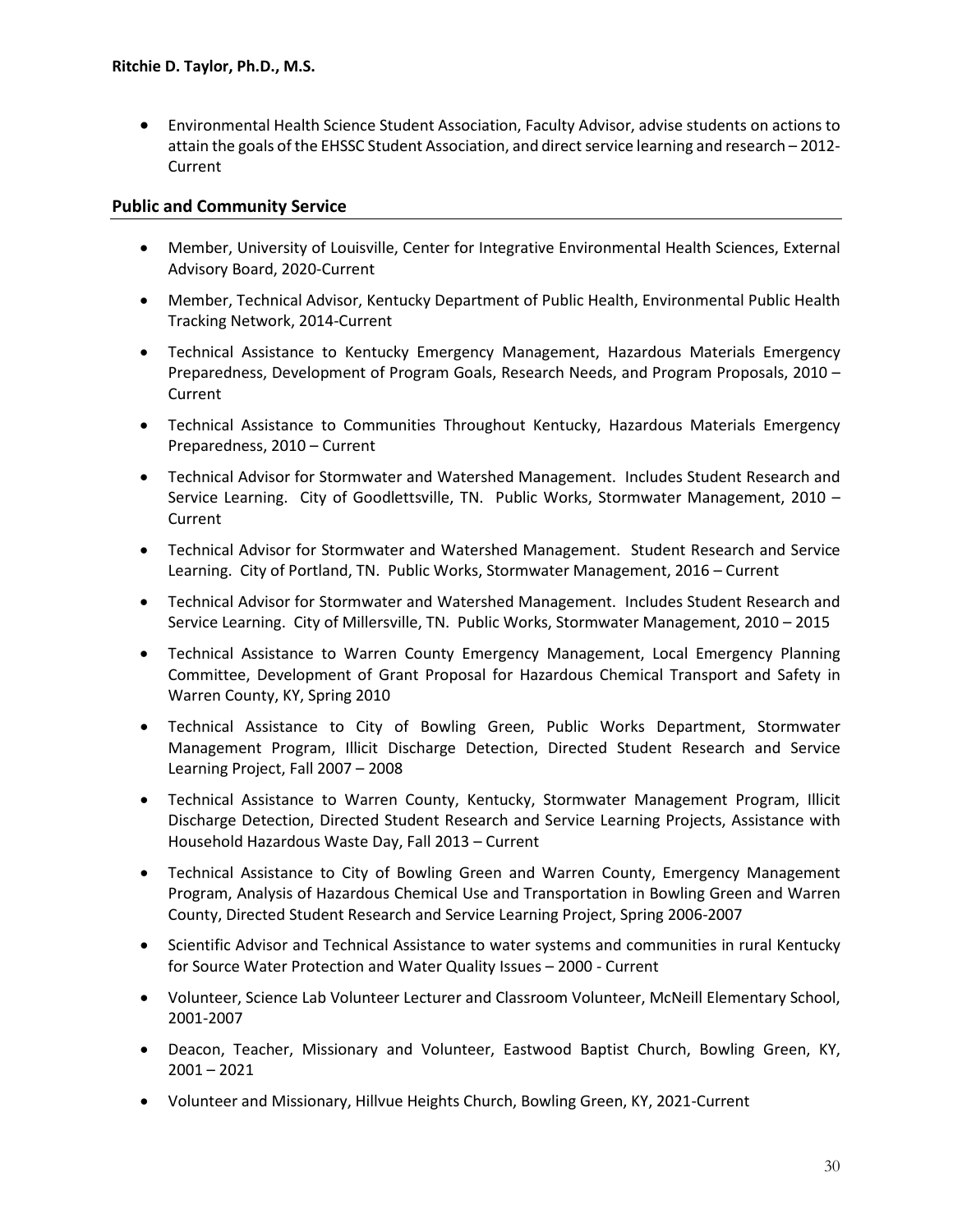• Youth Baseball, Softball, Basketball, and Football Coach, Warren County Parks and Recreation and City of Bowling Green, 2001- 2014, 2018-2020

#### **Theses, Capstones, and Directed Student Research**

- Doctoral Dissertation Chair. Basham, Jacqueline. "Effect of Safety Leadership on Safety Education in Manufacturing Settings". (To be completed Spring 2022). *Doctor of Education, Educational Leadership.*
- Capstone Chair. Chaudhari, Mamata. "Comparison of Particulate Matter Concentrations in Career and Volunteer Fire Stations", (Spring 2019). *Master of Science, Environmental and Occupational Health Science.*
- Capstone Project. Students Merkson, F., W., Gilbert, G., A. Patel, and G. Patrick. "Watershed Health Assessments in Mansker Creek Watershed, City of Goodlettsville, TN", (Completed Spring 2019).
- Master Thesis Chair. Gadde, Divya. "Assessment of Ergonomics in Indian Dental Practice: A Workplace Analysis" (2018). *Master of Science, Environmental and Occupational Health Science.*
- Master Thesis Chair. Givan, Ethan. "Evaluation of E. Coli Surrogates for Produce Safety and Public Health Protection" (2015). *Master of Public Health, Environmental Health*.
- MPH Capstone Chair. Obuhoro, Olosengbuan. "Noise Assessment of Workers in a Bedding Manufacturing Facility" (2015). *Master of Public Health, Environmental Health*.
- Graduate Assistant Supervisor. Rebecca Lauth. Watershed Health Assessment of the Mansker Creek Watershed and Evaluation of *E. coli* Surrogates for Produce Safety (2015).
- Graduate Student Research Supervisor. Matthew Shirley. Watershed Health Assessment of the Mansker Creek Watershed (2015).
- Graduate Research Assistant Supervisor. Ethan Givan. Evaluation of *E. coli* Surrogates for Produce Safety (2014-2015).
- MPH Capstone Chair. Joshi, Awijeeta. "Analysis of the Mercury Fish Consumption Advisory for Public Health Protection in Kentucky" (2015). *Master of Public Health, Environmental Health*.
- MPH Capstone Chair. Yang, Qi. "Evaluation of Foodborne Illnesses in the Barren River District Kentucky from 2003 through 2011" (2015). *Master of Public Health, Environmental Health*.
- MPH Capstone Chair. Yang, Qi. "Evaluation of Foodborne Illnesses in the Barren River District Kentucky from 2003 through 2011" (2015). *Master of Public Health, Environmental Health*.
- MPH Capstone Chair. Ruizi, Ge. "Evaluation of Atrazine Contamination of a Community Water Supply in Kentucky" (2015). *Master of Public Health, Environmental Health*.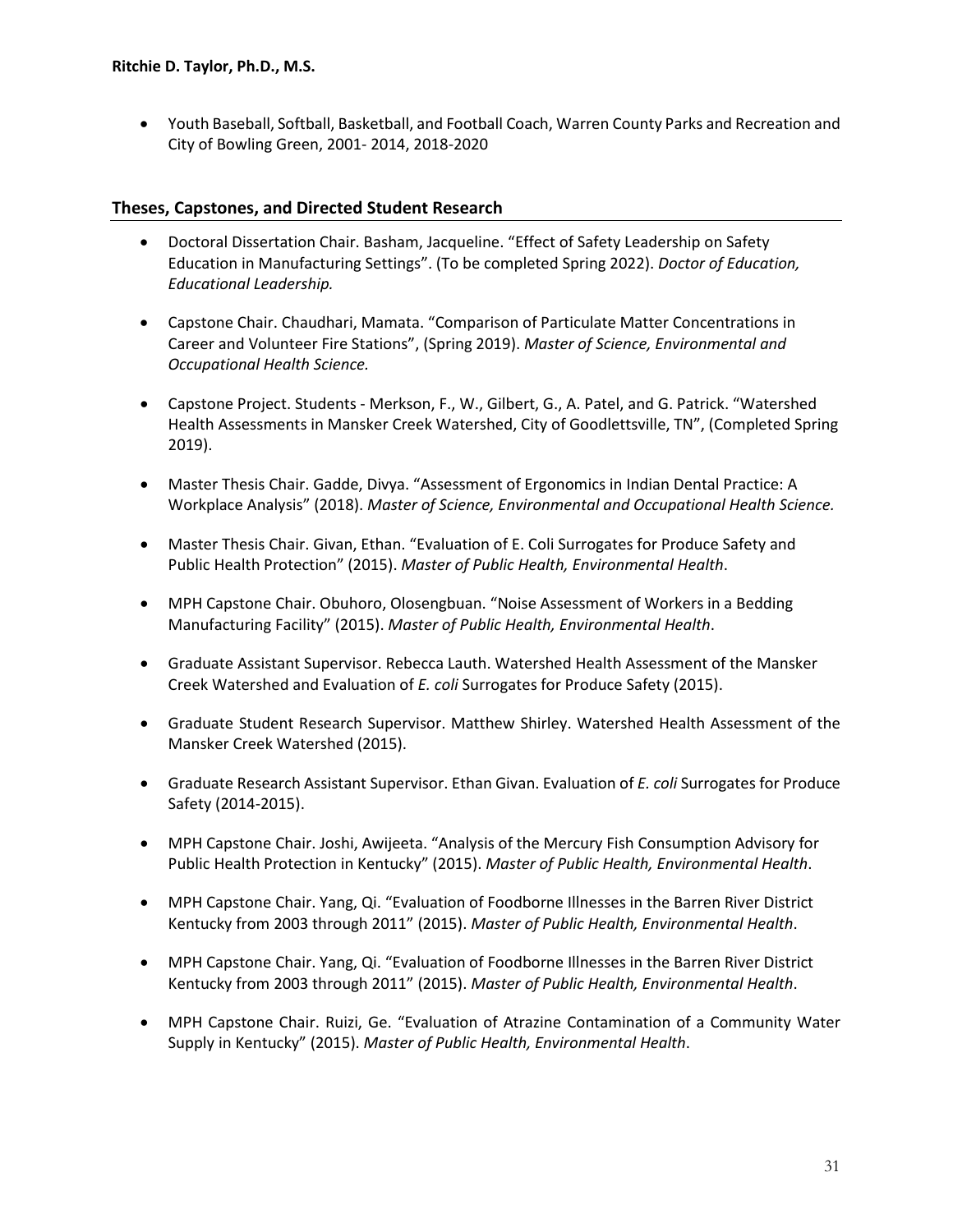- MPH Capstone Chair. Sagi, Vishwaneth. "A Retrospective Analysis of Lung Cancer Demographics and Outcomes in the United States: A SEER Database Analysis." (2015). *Master of Public Health, Environmental Health*.
- Honor's Thesis Chair. Hunter, Alexandra L., "Assessment of Estrogenic Compounds in a Wastewater Treatment Plant Influent and Effluent" (2015). *Honors College Capstone Experience/Thesis Projects.* Paper 584. [http://digitalcommons.wku.edu/stu\\_hon\\_theses/584](http://digitalcommons.wku.edu/stu_hon_theses/584)
- Honor's Thesis Chair. Center, Rebecca, "Risk Assessment of Hazardous Materials Transported by Rail through the WKU and Bowling Green, Kentucky Corridor" (2015). *Honors College Capstone Experience/Thesis Projects.* Paper 583. [http://digitalcommons.wku.edu/stu\\_hon\\_theses/583](http://digitalcommons.wku.edu/stu_hon_theses/583)
- MPH Capstone Chair. Smith, Derek. "Public Health Risk Assessment of Emissions from Power Plants in Daviess County, Kentucky." (2014). *Master of Public Health, Environmental Health*.
- MPH Capstone Chair. Brown, Jacqueline. "Trends of Hazardous Materials Transport on the Interstate System in Kentucky." (2014). *Master of Public Health, Environmental Health*.
- MPH Capstone Chair. Eagleson, Jacob. "Risk Assessment of Hazardous Materials Incidents in Henderson, Kentucky" (2013). *Master of Public Health, Environmental Health Capstone*.
- MPH Capstone Chair. Grigsby, Roni. "Detection of Estrogenic Compounds in the Barren River Watershed" (2013). *Master of Public Health, Environmental Health Capstone*.
- MPH Capstone Chair. Nwosu, Usonwanne. "Drinking Water Fluoridation and Dental Caries in Children of South Central Kentucky" (2013). *Master of Public Health, Environmental Health Capstone.*
- Honor's Thesis Chair. Barringer, Ellen R. "Impact of Storm Events on Water Quality of a Karst Stream and Implications for Public Health Protection at a Historic Landmark" (2013). *Honors College Capstone Experience/Thesis Projects.* Paper 416. http://digitalcommons.wku.edu/stu\_hon\_theses/416
- Honor's Thesis Chair. Brown, Jacqueline, "The Evaluation of Water Quality and Weather Patterns as Indicators for Escherichia Coli in Slaters Creek Watershed in Millersville, Tennessee" (2012). *Honors College Capstone Experience/Thesis Projects.* Paper 347. http://digitalcommons.wku.edu/stu\_hon\_theses/347
- MPH Capstone Chair. Nair, Rasmi. 2010. "Water Use and Public Health Implications in Gales Point, Belize" (2010). Proposal complete, research conducted, and paper in review.
- Undergraduate Student Research Supervisor. Cuarta, Jacob and A. Kirk. 2010. Senior Seminar Research Project, Assessment of water quality treatment in a constructed wetland roadway runoff during storm events. Proposal in progress.
- Graduate Student Research Project Supervisor. Norris, Jordan and M. Calico. 2009-2010. MPH Research Project, Assessment of public health in the village of Gales Point, Belize. Work published at KPHA conference 2009, on WKU TopScholar, and presented at the WKU International Service Learning Symposium.